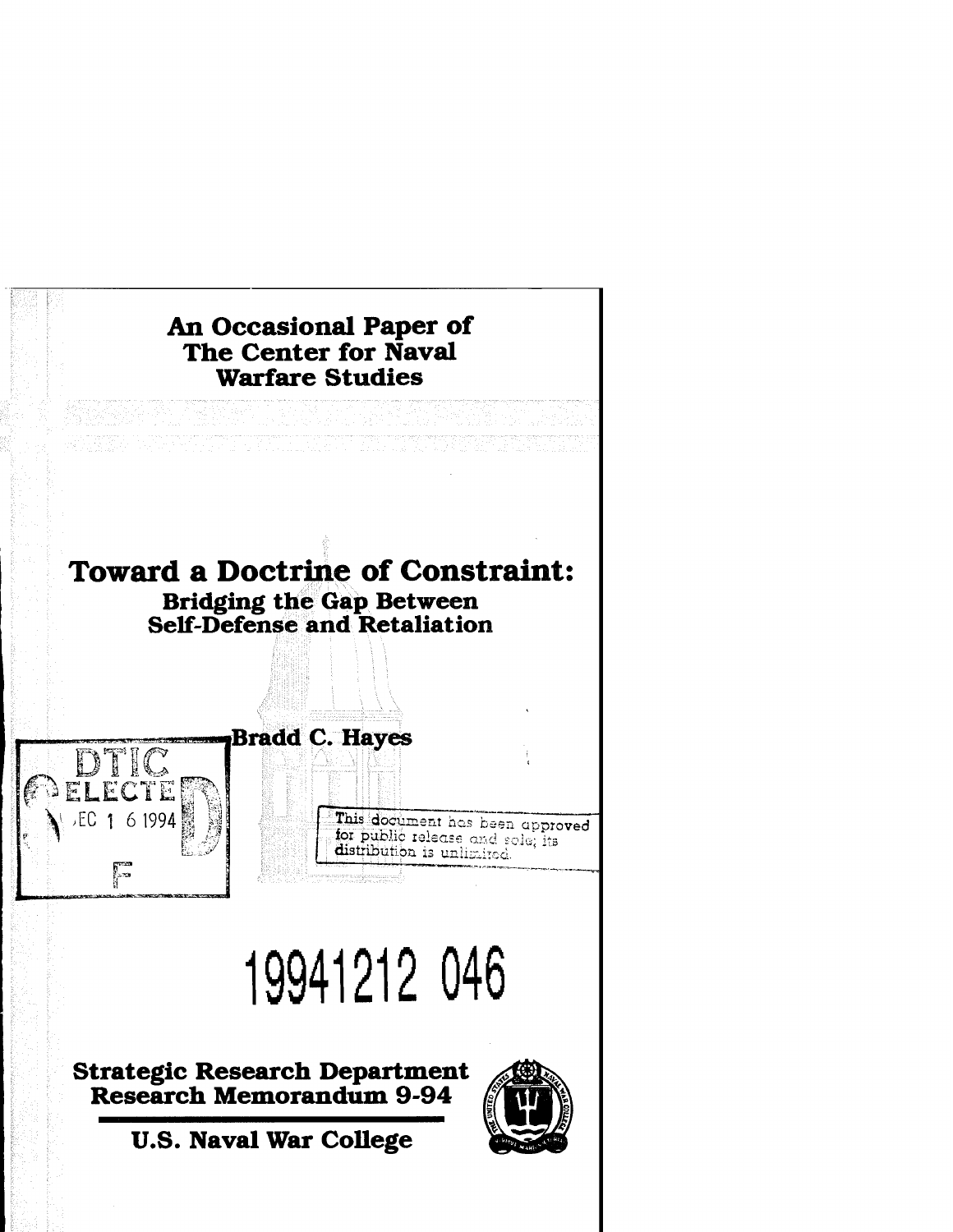| <b>REPORT DOCUMENTATION PAGE</b>                                                                                                 |                                                                           |                                                                                                                                                                                                                                                                                                                                                                                                                                                                                                                                                                                                                                                   |                              | Form Approved<br>OMB No. 0704-0188                 |
|----------------------------------------------------------------------------------------------------------------------------------|---------------------------------------------------------------------------|---------------------------------------------------------------------------------------------------------------------------------------------------------------------------------------------------------------------------------------------------------------------------------------------------------------------------------------------------------------------------------------------------------------------------------------------------------------------------------------------------------------------------------------------------------------------------------------------------------------------------------------------------|------------------------------|----------------------------------------------------|
| Paperwork Reduction Project (0704-0188), Washington, DC 20503                                                                    |                                                                           | Joint reporting burden for this collection of information is estimated to average 1 hour per response, including the time for reviewing instructions, searching existing data sources, gathering and maintaining the<br>data needed, and reviewing the collection of information. Send comments regarding this burden estimate or any other aspect of this collection of information, including suggestions for reducing this burden, to<br>Washington Headquarters Services, Directorate for Information Operations and Reports, 1215 Jefferson Davis Highway, Suite 1204, Arlington, VA 22202-4302 and to the Office and Management and Budget, |                              |                                                    |
| 1. AGENCY USE ONLY (Leave blank)                                                                                                 | 2. REPORT DATE<br>01 AUGUST 1994                                          | 3. REPORT TYPE AND DATES COVERED<br>FINAL - From 1994 to 1994                                                                                                                                                                                                                                                                                                                                                                                                                                                                                                                                                                                     |                              |                                                    |
| <b>4. TITLE AND SUBTITLE</b><br>AND RETALIATION                                                                                  | TOWARD A DOCTRINE OF CONSTRAINT: BRIDGING THE GAP BETWEEN SELF-DEFENSE    |                                                                                                                                                                                                                                                                                                                                                                                                                                                                                                                                                                                                                                                   |                              | 5. FUNDING NUMBERS                                 |
| 6. AUTHOR(S)<br>Captain BRADD C. HAYES, USN                                                                                      |                                                                           |                                                                                                                                                                                                                                                                                                                                                                                                                                                                                                                                                                                                                                                   |                              |                                                    |
| 7. PERFORMING ORGANIZATION NAME(S) AND ADDRESS(ES)<br>US NAVAL WAR COLLEGE                                                       |                                                                           |                                                                                                                                                                                                                                                                                                                                                                                                                                                                                                                                                                                                                                                   |                              | 8. PERFORMING ORGANIZATION<br><b>REPORT NUMBER</b> |
| STRATEGIC RESEARCH DEPARTMENT (CODE 30)<br>CENTER FOR NAVAL WARFARE STUDIES<br><b>686 CUSHING ROAD</b><br>NEWPORT, RI 02840-1207 |                                                                           |                                                                                                                                                                                                                                                                                                                                                                                                                                                                                                                                                                                                                                                   |                              | <b>RESEARCH</b><br><b>MEMORANDUM 9-94</b>          |
| 9. SPONSORING/MONITORING AGENCY NAME(S) AND ADDRESS(ES)<br>US NAVAL WAR COLLEGE<br>686 CUSHING ROAD<br>NEWPORT, RI 02840-1207    |                                                                           |                                                                                                                                                                                                                                                                                                                                                                                                                                                                                                                                                                                                                                                   |                              | 10. SPONSORING/MONITORING<br>AGENCY REPORT NUMBER  |
| 12a. DISTRIBUTION/AVAILABILITY STATEMENT<br>APPROVED FOR PUBLIC RELEASE; DISTRIBUTION IS UNLIMITED                               |                                                                           |                                                                                                                                                                                                                                                                                                                                                                                                                                                                                                                                                                                                                                                   |                              | 12b. DISTRIBUTION CODE                             |
| 13. ABSTRACT (Maximum 200 words)<br>rogue nations.                                                                               |                                                                           | This memorandum discusses the potentially dangerous tendency of the United States to justify its unilateral military<br>actions using self-defense arguments. The paper argues that a new international doctrine should be adopted which<br>recognizes the use of force to combat such threats to international peace and security as state-sponsored terrorism and                                                                                                                                                                                                                                                                               |                              |                                                    |
| <b>14. SUBJECT TERMS</b><br>INTERVENTION; SELF-DEFENSE; SELF-HELP; INTERNATIONAL LAW; US POLICY                                  |                                                                           |                                                                                                                                                                                                                                                                                                                                                                                                                                                                                                                                                                                                                                                   |                              | 15. NUMBER OF PAGES<br>23                          |
|                                                                                                                                  |                                                                           |                                                                                                                                                                                                                                                                                                                                                                                                                                                                                                                                                                                                                                                   |                              | 16. PRICE CODE                                     |
| <b>17. SECURITY CLASSIFICATION OF</b><br>REPORT<br><b>UNCLASSIFIED</b>                                                           | <b>18. SECURITY CLASSIFICATION</b><br>OF THIS PAGE<br><b>UNCLASSIFIED</b> | <b>19. SECURITY CLASSIFICATION</b><br>OF ABSTRACT<br><b>UNCLASSIFIED</b>                                                                                                                                                                                                                                                                                                                                                                                                                                                                                                                                                                          |                              | 20. LIMITATION OF ABSTRACT<br><b>NONE</b>          |
| NSN 7540-01-280-5500                                                                                                             |                                                                           |                                                                                                                                                                                                                                                                                                                                                                                                                                                                                                                                                                                                                                                   | Standard Form 298 (Rev 2-89) |                                                    |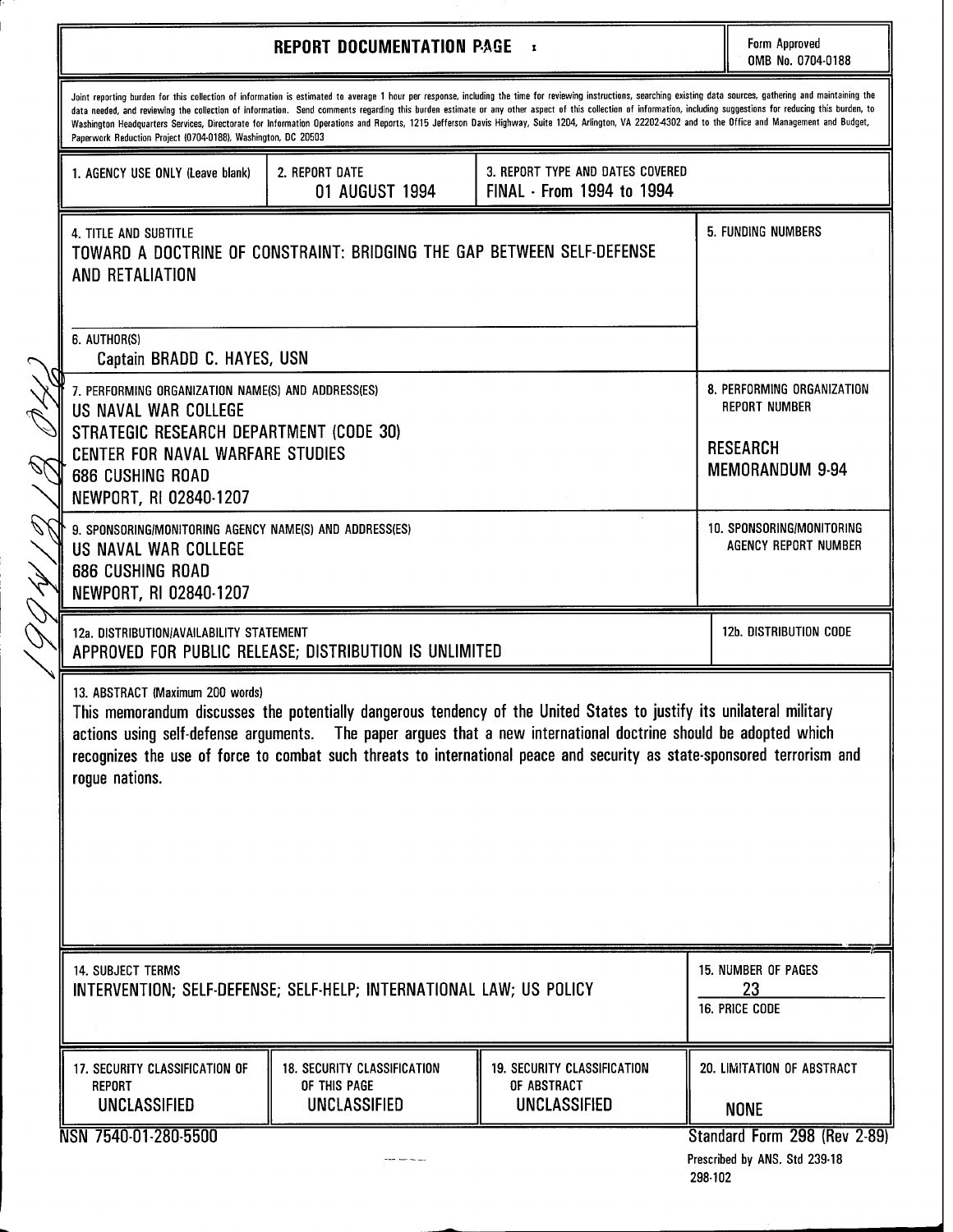# TOWARD **A** DOCTRINE OF CONSTRAINT: BRIDGING THE GAP BETWEEN SELF-DEFENSE<br>AND RETALIATION

# **AND RETALIATION**

*Bradd C. Hayes* 

|                           | Accesion For              |   |  |
|---------------------------|---------------------------|---|--|
| DTIC TAB<br>Justification | NTIS CRA&I<br>Unannounced | N |  |
| By<br>Distribution/       |                           |   |  |
|                           | Availability Codes        |   |  |
| Dist                      | Avail and / or<br>Special |   |  |
|                           |                           |   |  |

A shorter version of this paper was published as a commentary in the United States Naval Institute's Proceedings magazine (June 1994) entitled "Calling a Duck a Duck."

The views expressed in this paper are those of the author and do not necessarily reflect those of the Naval War College or any other department or agency of the United States Government.

 $\bar{\mathcal{A}}$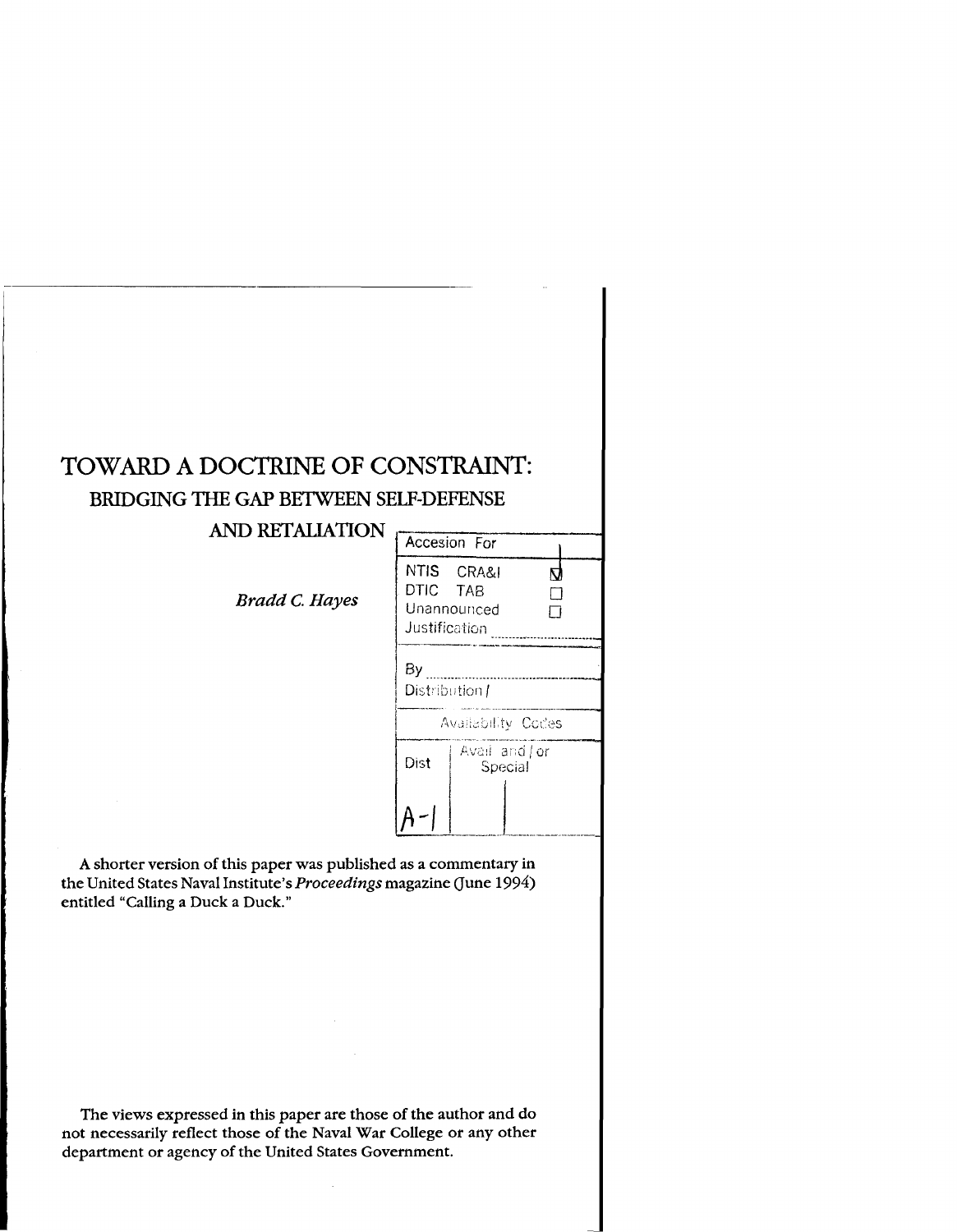# TOWARD **A** DOCTRINE OF CONSTRAINT: BRIDGING THE GAP BETWEEN SELF-DEFENSE **AND RETALIATION**

Bradd C. Hayes

**Introduction** 

**T** here is an old saying that if something looks like a duck, quacks like a duck and waddles like a duck, there's a good chance it is a duck. At least seven times since 1980, the United States has exercised force in a manner fitting much more closely the definition of reprisal than the definition of self-defense; but, in each instance, has justified the operation as an act of self-defense. The reason a duck wasn't called a duck is that reprisal (or retaliation) is generally considered illegal under international law. It's time to call a duck a duck and seek international recognition for a new concept which bridges the gap between self-defense and retaliation. One problem in trying to define a new doctrine is language. Retaliation and reprisal are filled with pejorative meanings, especially for Third World countries (weak states just don't get many good chances to retaliate against strong ones). Therefore, clothing a new doctrine in the right name is important.

More than 60 years ago, Burleigh Cushing Rodick pushed for a concept known as the Doctrine of Necessity.<sup>1</sup> I like the term, but Professor George Walker points out that some of those tried at Nuremberg attempted to escape responsibility for their actions by claiming "military necessity." Thus, the term is tainted. My alternative proposal is to call it the *doctrine* of *constraint.* Constraint is defined as the "threat or use of force to prevent, restrict, or dictate the action or thought of others."<sup>2</sup> That's perfect. It even has the right tone to it.

There are good reasons for the Naval Service to support the recognition of such a concept. Since World War 11, the Navy has been the service of choice in dealing with over 300 crises around the world - and the number grows every year.<sup>3</sup> Some of these crisis responses have fallen into the reprisal category. The 1992 National Military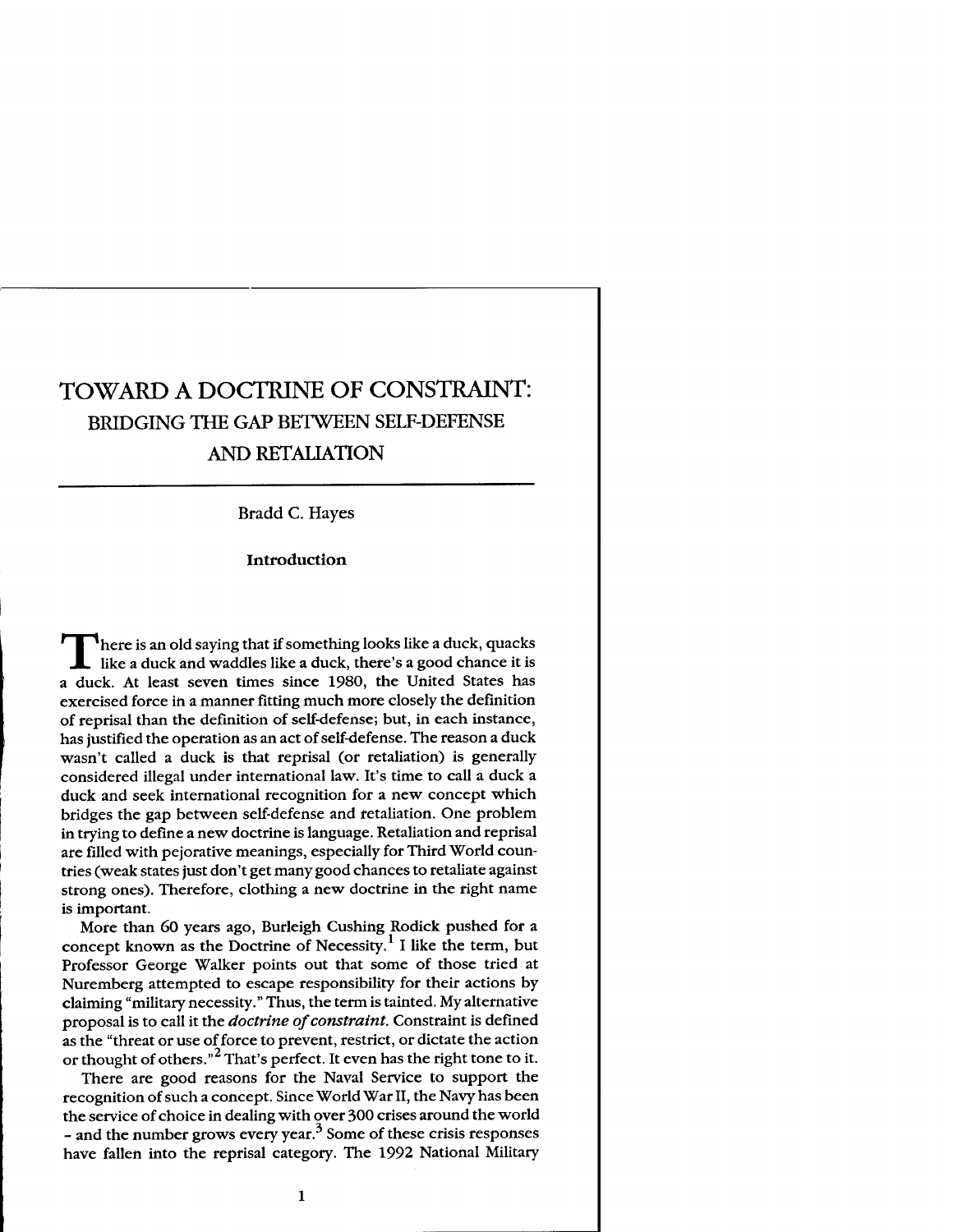Strategy specifically states the military must be ready to apply "force such as a preemptory or *retaliatory measure*" in order to "defuse a crisis before it develops into a situation requiring the deployment of large formations."<sup>4</sup> The Naval Service's White Paper,  $\ldots$  *From the* Sea, states that "carrier and cruise missile firepower can . . . operate independently to provide quick, retaliatory strike capability short of putting forces ashore."<sup>5</sup> Supporting national policy by exercising force in a possibly illegal manner places naval commanders in ethically, if not legally, compromising situations.<sup>6</sup> The nation's political leadership shouldn't have to place military commanders in circumstances where they face legal, moral or ethical dilemmas based solely on a sometimes ambiguous canon of international law.

International law, while providing a significant framework for peace and conflict, fails to address any scenario, except self-defense, between outright peace and all out war. The significant rise in international terrorism in the 1980s and the phenomenon of failed states in the 1990s complicated the world's view of peace and conflict. Naval leadership noted, even before the end of the Cold War, that the probable world in which the Navy would find itself operating would be one of "violent peace," the nether region between peace and war.<sup>7</sup> In order for naval commanders to operate effectively and confidently in a "violent peace" environment, recognized legal doctrines for that environment should be adopted.

The only alternatives to seeking recognition of this new concept are to either blatantly ignore the current tenets of international law or to distort them until they become meaningless. Current US policy tends towards the latter option. Both alternatives are unacceptable. International cooperation demands nations be held to some minimum standard of conduct in order to avoid international anarchy. International law purports to establish that minimum standard. Lacking an effective international enforcement agency, these laws are obeyed primarily out of a sense of moral and practical obligation. Although the United Nations seems to have found new vigor in dealing with international rogues, as an enforcement agency it remains ineffective and must rely on individual states to provide forces when needed. In order to maintain its global leadership position,<sup>8</sup> the US must be forthright in its adherence to established international law or must, as I will argue, carefully establish new laws which keep pace with changing world conditions.

In order to understand the legal questions involved, a quick primer in international law will be helpful.  $9^{\circ}$  For our purposes, there are two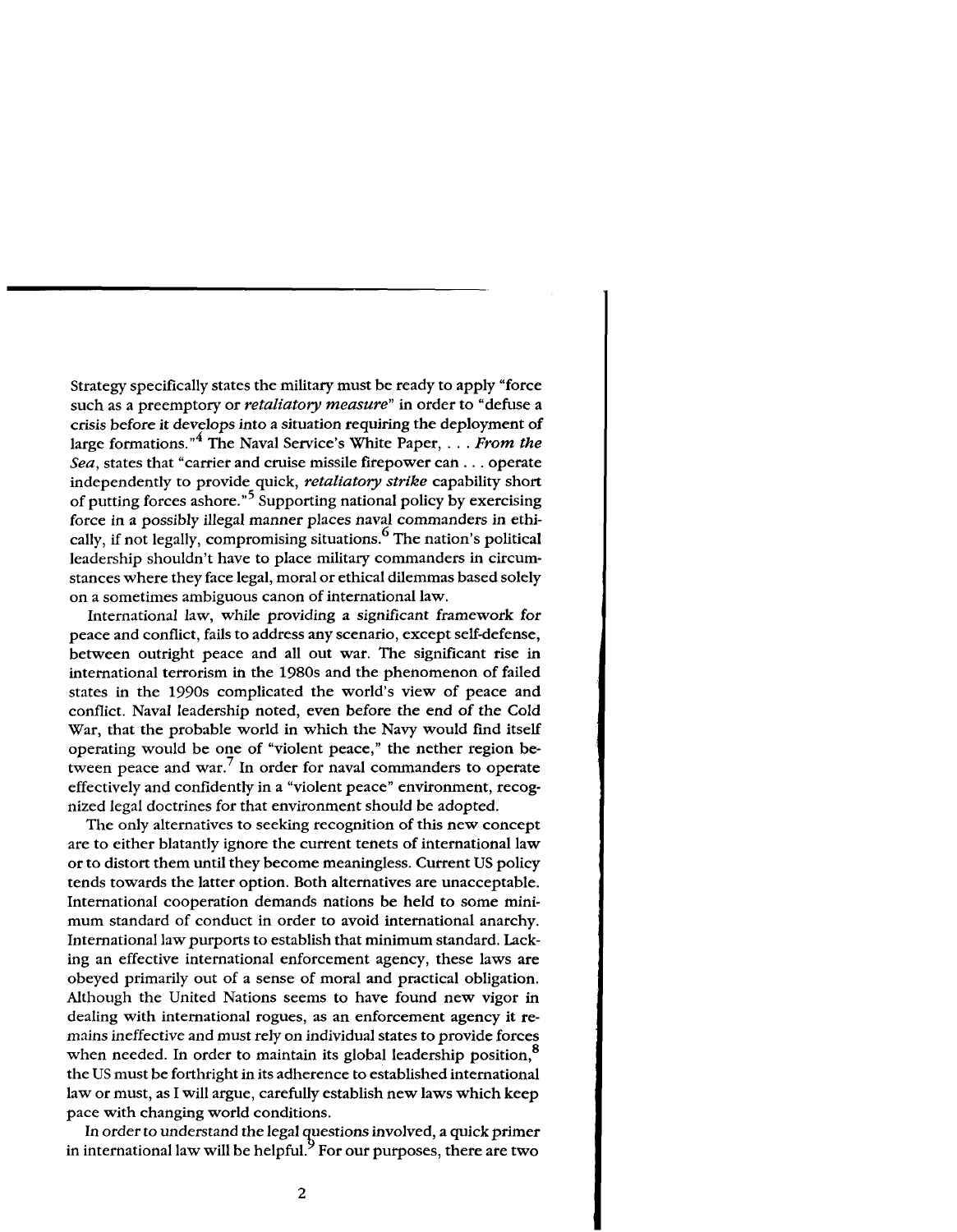categories into which the uses of force can be placed *self-defense* and *self-help*.

# **Self-defense**

The current legal basis for self-defense is Article 51 of the United Nations Charter which states: "Nothing in the present Charter shall impair the inherent right of individual or collective self-defense if an armed attack occurs."<sup>10</sup> Justifiable self-defense makes an otherwise illegal use of force legal (i.e., force is generally legal only in times of war). But the legality of some forms of self-defense remains ambiguous under current international law.

The modem understanding of self-defense traces its roots to an argument advanced by Daniel Webster while he was serving as Secretary of State. In arguing against Canada's self-defense claim concerning its attack on the American steamship *Caroline* in 1837, Webster stated the "necessity of self-defense [must be] instant [and] overwhelming, leaving no choice of means and no moment for deliberation, and further, the action taken must involve nothing unreasonable or excessive, since the act justified by the necessity of self-defense must be limited by that necessity and kept clearly within it."<sup>11</sup> In other words, the threat must be immediate, force must be required to counter it, and the force used must be proportionate to the threat. At the time of the Canadian attack, the *Caroline* was tied up on the US side of the Niagara River. The ship had continually been used to transport supplies to rebels across the river in Canada. **<sup>12</sup>**

The UN Charter gives the unmistakable impression that self-defense can only be reactive. That is, force may only be used in self-defense *following* an "armed attack." As the United States learned in the 1987 *USS Stark* incident, the military and political (not to mention, the human) costs of absorbing the first blow are generally unacceptable. Numerous legal scholars have argued that the language of the Charter does not necessarily exclude anticipatory (or preemptory) self-defense.<sup>13</sup> The United States unquestionably accepts the legality of anticipatory self-defense as reflected in the National Military Strategy. In testifying before Congress following the Iraqi attack on USS Stark, the Secretary of Defense, Caspar Weinberger, declared, "International law recognizes an inherent right to employ proportional force as necessary in self-defense; *this right will be exercised in the face of attack or hostile intent indicating imminent attack."14*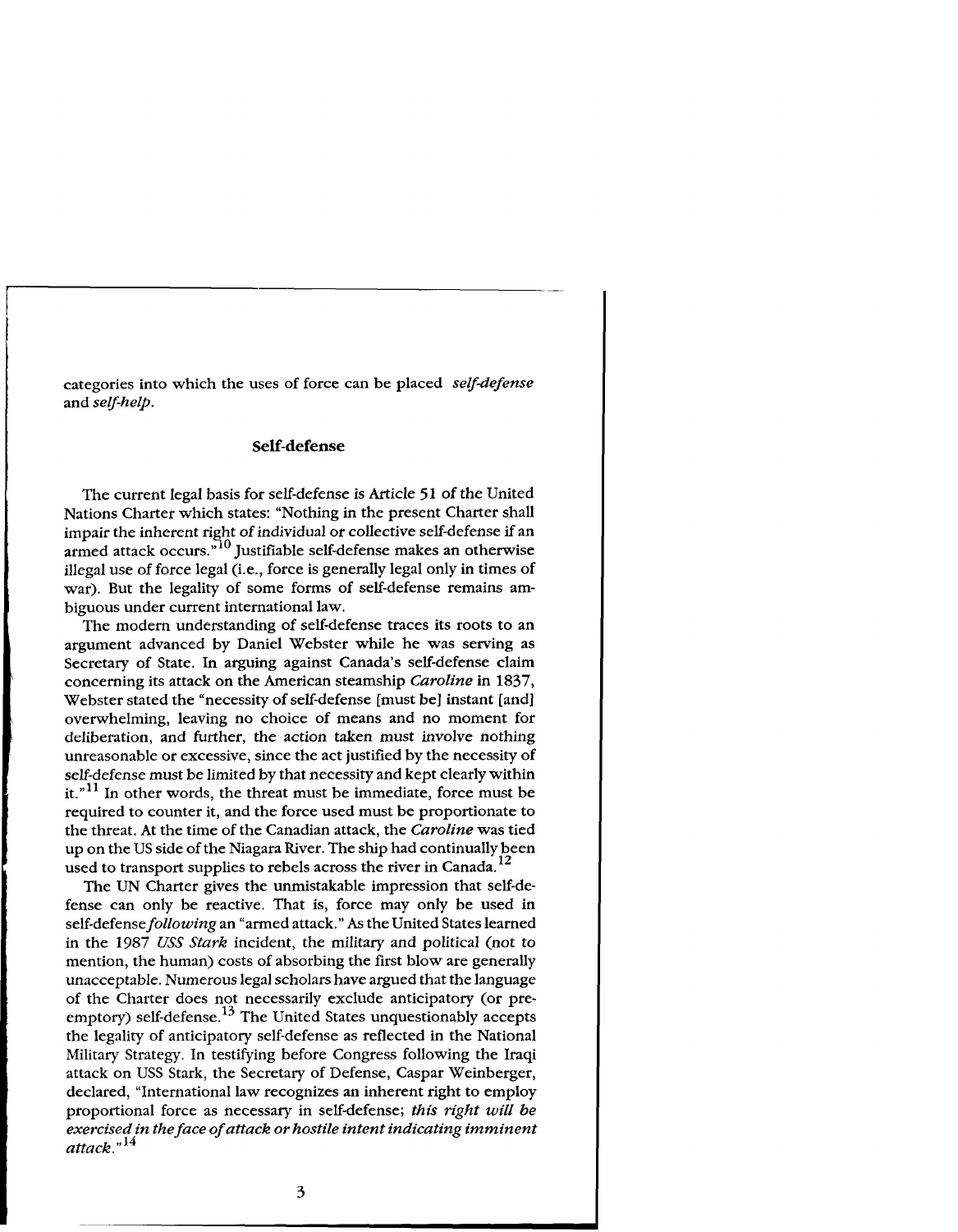The long common law tradition of anticipatory self-defense is the main argument used by scholars to justify its acceptance. President Franklin D. Roosevelt established an anticipatory self-defense policy for US naval forces prior to America's entry into World War 11. In response to a series of unprovoked submarine attacks on US ships, he declared in a speech on 11 September 1941, "Let us not ask ourselves whether the Americans should begin to defend themselves after the first attack, or the fifth, or the tenth attack, or the twentieth attack. The time for *active defense* is now."15

The reason I have detailed the argument for anticipatory selfdefense is that it forms the logical backdrop and foundation for arguments supporting the doctrine of constraint. Before discussing those arguments, let me complete the primer by providing a brief description of self-help options.

#### **Self-help**

Self-help options include *retorsion, intervention* and *reprisal. Retorsion* consists of legal actions (i.e., actions which are legal in either peacetime or wartime and which do not rely upon the actions of others, like self-defense does, to make them legal) which nonetheless have retaliatory or coercive purposes. For example, in 1818 the US closed its ports to British vessels arriving from British colonies which had closed their ports to US vessels.<sup>16</sup> A retorsive act need not be so dramatic. "Showing the flag" can be a simple but effective form of retorsion. When Ugandan dictator, Idi Amin, forbade Americans to leave his country in February 1977, *USS Enterprise* was sent to a position off the East Coast of Africa. Amin then placed his armed forces on 24-hour alert and stated, "The presence of American naval vessels . . . should be taken seriously." No further US effort was required. Amin rescinded his order and allowed Americans to depart without interference. **<sup>17</sup>**

*Reprisals* are injurious acts towards an offending state which has breached international law. Reprisals are punitive in nature and seek to compel an offending state to make reparation or avoid further offenses. Reprisals are currently legal only in times of war and, even then, must meet certain criteria. As understood in international law, the following basic requisites must exist in order to make reprisal justifiable: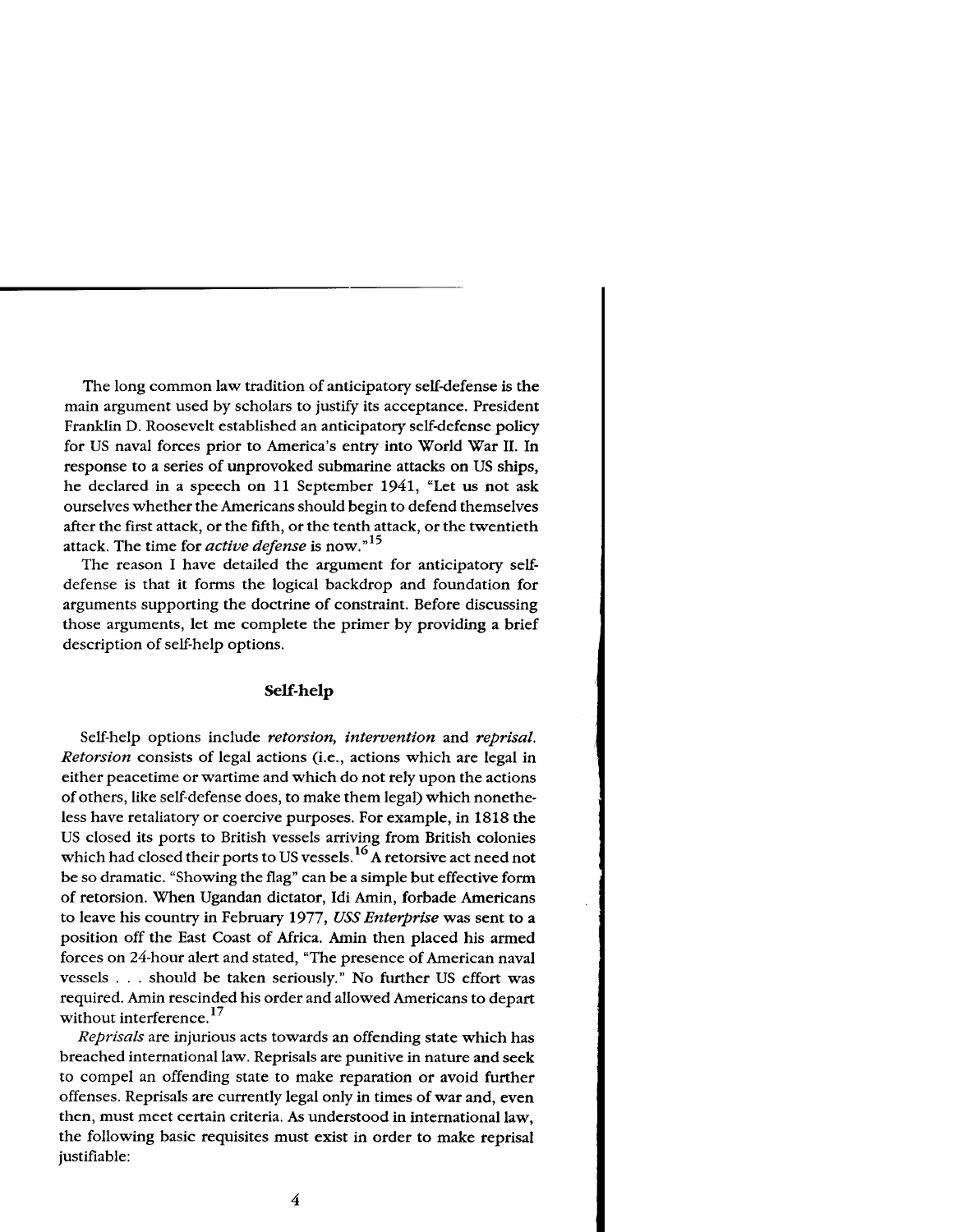- The first prerequisite, sine qua non, for the right to exercise reprisals is an occasion furnished by a previous act contrary to international law . . .<br>
> Reprisals are only lawful when preceded by an unsatisfied
- demand. The use of force is only justified by its character of necessity.
- Even if one admitted that international law does not require that reprisals be approximately measured by the offense, one should certainly consider as excessive, and thus illegal, reprisals out of all proportion with the act which motivated  $\epsilon$ <sub>them.</sub>  $^{18}$

For us lay persons, that means the target state must have broken international law against the attacking state; the attacking state must have attempted to obtain redress, protection or cessation of illegal acts through peaceful means; and the attacking state must use proportionate force when retaliating.

The final self-help option is intervention. *Intervention* is the dictatorial interference in the domestic or foreign affairs of another state. Intervention impairs the offending state's independence and sovereignty. Intervention is generally considered illegal under current international law. "Between independent states, respect for territorial sovereignty is an essential foundation of international relationships."<sup>19</sup> The 1983 operation in Grenada was openly interventionist. A military spokesman noted, "Military intervention in Grenada brought an end to a violent and chaotic time for this small nation. . . . Military intervention is never easy." $^{20}$  Nevertheless, the Administration primarily based its public reasoning for the invasion on the self-defense need to protect American citizens in Grenada (but alluded to the fact that the US was invited to participate as part of a treaty obligation). Thus, the invasion was justified using two internationally recognized exceptions to the ban on peacetime use of force. Exceptions to the peacetime use of force have been categorized as follows:

- 1. acts of self-defense;
- 2. acts of collective self-defense;
- 3. actions authorized by a competent international organ;
- 4. where treaties confer rights to intervene by an ad *hoc* invitation, or where consent is given by the territorial sovereign;<br>5. actions to terminate trespass;
- 
- 6. necessity arising from natural catastrophe;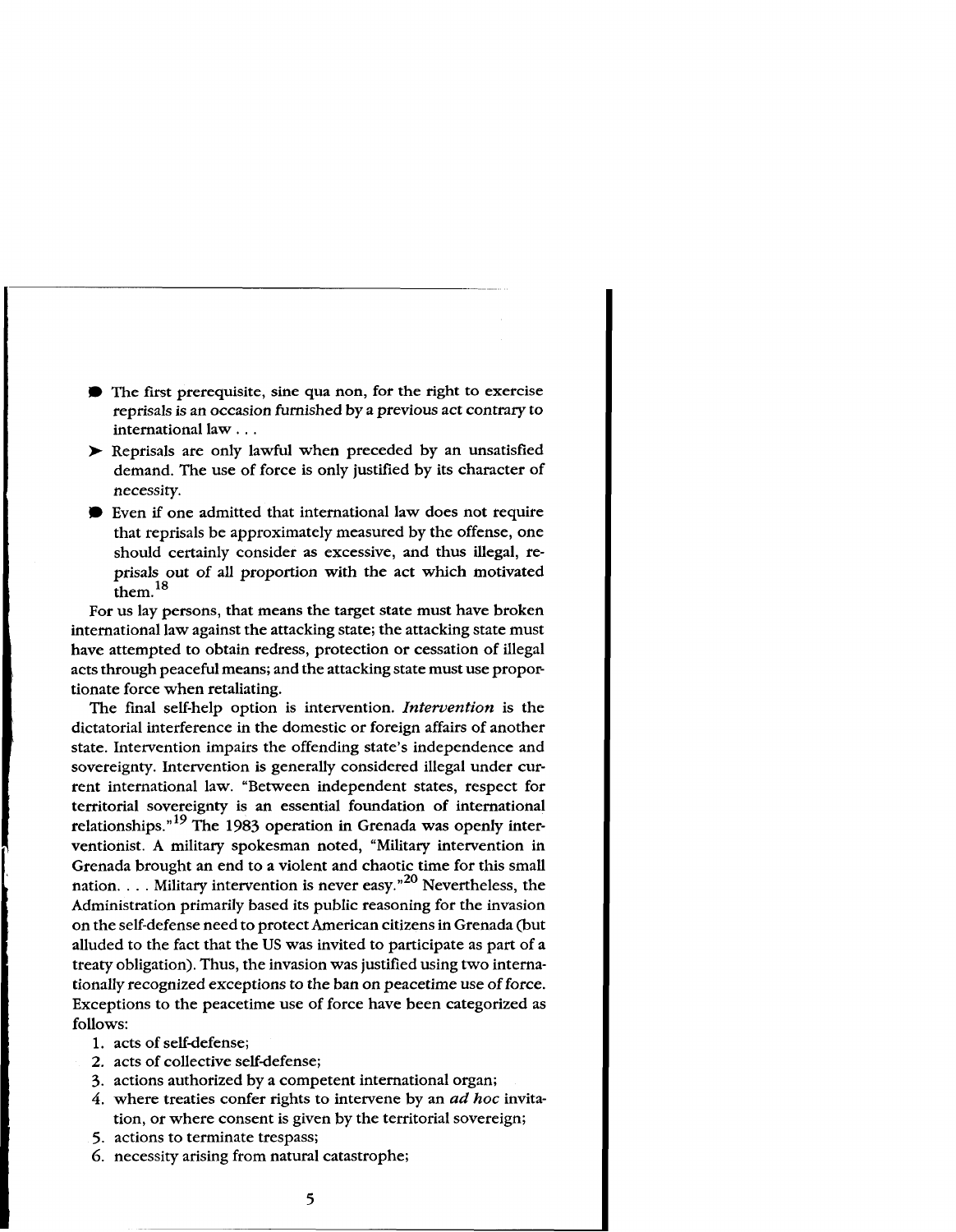7. measures to protect the lives and property of nationals in foreign territory. $^{21}$ 

For the remainder of this paper, I will discuss the issues which straddle the gap between self-defense and self-help and develop the doctrine of constraint.

#### **Doctrine of Constraint**

Prior to the establishment of the United Nations, "peacetime reprisals were lawful under customary international law. Historically, they were used almost exclusively by strong states against weak ones. . . . However, there is little question that the customary concept of peacetime forcible reprisal is no longer lawful. While not specifically prohibited by the United Nations Charter itself, the Security Council has consistently considered its prohibition a necessary consequence of Articles  $2(4)$  and  $51.^{22}$  Most often the Security Council's wrath has been directed at Israel who has regularly used reprisals against terrorist bases and targets it deemed military in nature. Between 1968 and 1978, eleven Security Council Resolutions condemned Israel for engaging in illegal reprisals.<sup>23</sup> Occasionally, these resolutions would reference the "punitive" character of the reprisals but most often emphasized their disproportionate character. **As** one legal scholar noted, "This is scarcely relevant if reprisals are illegal."<sup>24</sup> The United Nations specifically required states to refrain from the use of reprisals in its 1970 Declaration of Friendly Relations. Since the US holds veto power, it should be remembered that none of these actions could have taken place without US consent.

Shortly after taking office, President Reagan, supported by Secretary of State George Shultz, indicated he would pursue a new policy dealing with terrorists. **As** it evolved, the Reagan-Shultz policy provided coherent, justifiable, and badly needed rationale for dealing with an environment of "violent peace." Unfortunately, as discussed below, self-defense remained the public justification for this new policy. The logical outcome of this policy should have been the promotion of a doctrine of constraint which could deal directly with the semi-permanent state of the world between peace and conflict. The Reagan-Shultz policy was first advanced using the language and arguments of reprisal; but because of the illegality of reprisals, the policy had to be justified on the tenuous grounds of self-defense. President Reagan declared in 1981, shortly after the Iranian hostages were released, "Let terrorists be aware that when the rules of international behavior are violated, our policy will be one of swift and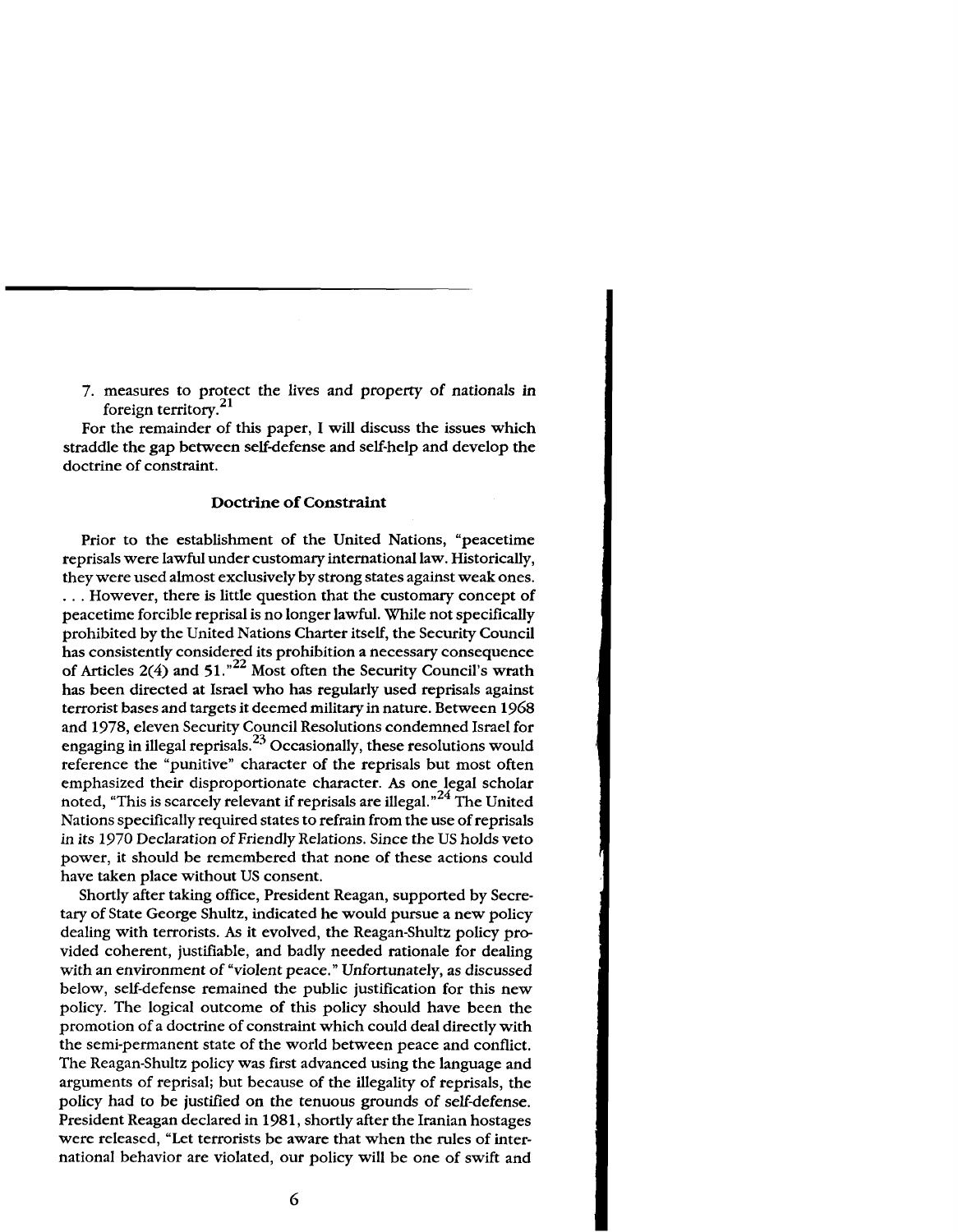effective retribution."<sup>25</sup> Secretary Shultz expanded this theme when he stated, "We must reach a consensus in this country that our responses should go beyond passive defense to consider a means of active prevention, preemption and *retaliation*."<sup>26</sup>

#### **Case Studies**

#### Lebanon 1983

In the early 1980s, terrorism against Americans increased dramatically. Identifying those responsible for terrorist acts proved much more difficult than the Reagan Administration thought it would be. Without positive identification, retaliatory raids were impossible. The first real opportunity to implement the new policy of reprisal came in the wake of the tragic suicide bombing of the Beirut headquarters of the US Marine Battalion Landing Team on 23 October 1983. A total of 241 men were killed. "There was no smoking gun, no conclusive evidence that could convict the Iranians in a court of law. . . . But the Reagan Administration knew to a moral, if not a legal, certainty who was responsible for the massacre of the Marines. The plot had been conceived in Tehran, [Iran] born in Baalbek [Lebanon], and wet-nursed at the Iranian Embassy in Damascus [Syria]."<sup>27</sup>

President Reagan insisted that "those who directed this atrocity must be dealt justice, and they will be.<sup>"28</sup> Although the National Security Council pressed for a retaliatory strike, Secretary of Defense Weinberger did not feel there was an appropriate target. Weinberger won the day and strike plans were called off. The French, who lost 59 men to a suicide bomber on the same day the Marines were hit, did mount a retaliatory strike on 17 November but with little effect.

One of the major reasons for US hesitancy was the invasion of Grenada two days after the Marine tragedy. The invasion not only diverted attention from Lebanon, it highlighted military deficiencies among some of America's most elite forces. "Any thought of a lightning retaliatory raid against those responsible for the Beirut bombing would have to take account of the dismal performance in the Caribbean. A retaliatory raid would require precise intelligence, and the experience in Grenada had not been encouraging."<sup>29</sup>

The US continued to fly daily reconnaissance missions over Lebanon searching for signs of an impending attack against the Marines' airport position. On **3** December, an F-14 reconnaissance aircraft was attacked by an SA-7 surface-to-air missile (SAM). Although the SAM missed, the US now had the target it had been looking for. An immediate attack on the missile site would have been justified under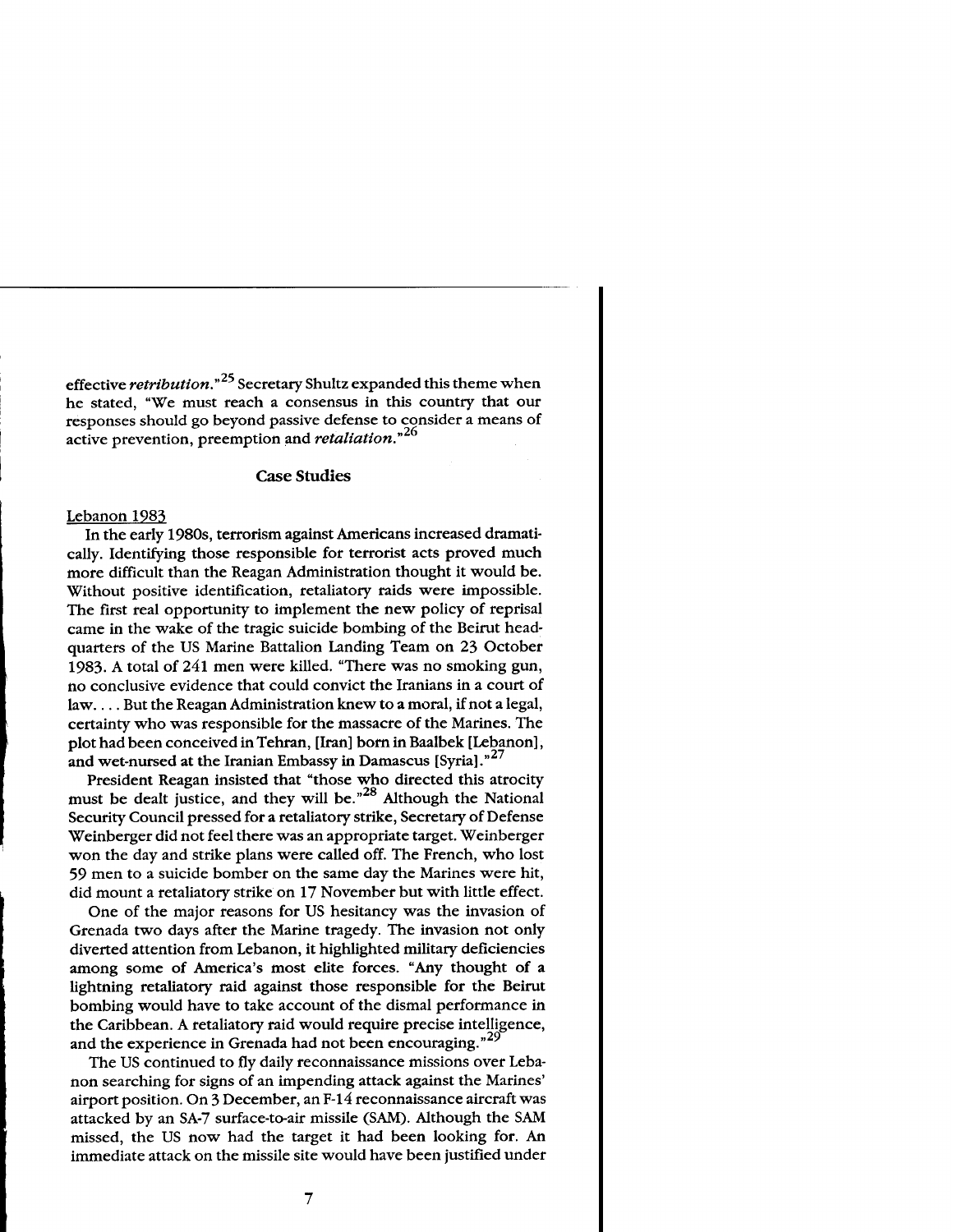the rules of self-defense, but the F-14 was unarmed, unaccompanied and returned safely to USS John F. Kennedy.

Subsequently, the Joint Chiefs of Staff recommended a strike against Syrian anti-aircraft sites in Lebanon. The strike not only implemented the US'S policy of reprisal, it exposed schizophrenic official government concerns about explaining the policy. The Administration did not know whether to call the strike a defensive or retaliatory action. Those who approved the action apparently did not view it as an act of self-defense. General John W. Vessey, Jr., Chairman of the Joint Chiefs of Staff, recalled recommending a strike within 24 hours of the initial SA-7 attack so the United States could tie "the retaliation to the event so we could point to the world and to Syria and say that this was retaliation. $"^{30}$ 

The Joint Chiefs' *recommendation* to strike within 24 hours had evolved into an operational order by the time it reached the carrier battle force which had to implement it. The unfortunate result was that the strike which had been planned for noon on *4* December was launched at 0730. That meant most of the bombers went off lightly armed and with the wrong ordnance. Instead of forcing ground personnel to look up into the noon sun, the bombers had to fly into the rising sun. The attack turned out to be less than the dramatic signal it was intended to be. Two aircraft were lost, one pilot was killed and a bombardier/navigator was captured. It was an ignoble start for the Reagan-Shultz policy.

President Reagan's official statement concerning the strike was couched in self-defense terms, "We responded to this unprovoked attack by striking back at those sites from whence had come the attack. . . . We are going to *defend* our forces there. And this was the reason, or the purpose of the mission."31 Later, Reagan didnot object when a newsman referred to the strike as a "retaliatory attack." A Pentagon spokesman declared, "Today's *defensive strikes* are clearly within the stated rules of engagement for our multinational force contingent. $^{32}$  On the other hand, an Administration official stated, "The *retaliation* was done for military and political reasons."33

#### 1986 Operation Against Libya

The Administration's policy was again implemented on 14 April 1986 when United States' forces attacked targets in Libya in response to a terrorist bombing in West Berlin that killed two Americans on **5**  April. Although the Administration continued to use the language of reprisal to warn both the terrorists and the states supporting them of the consequences of their actions, it felt compelled to use the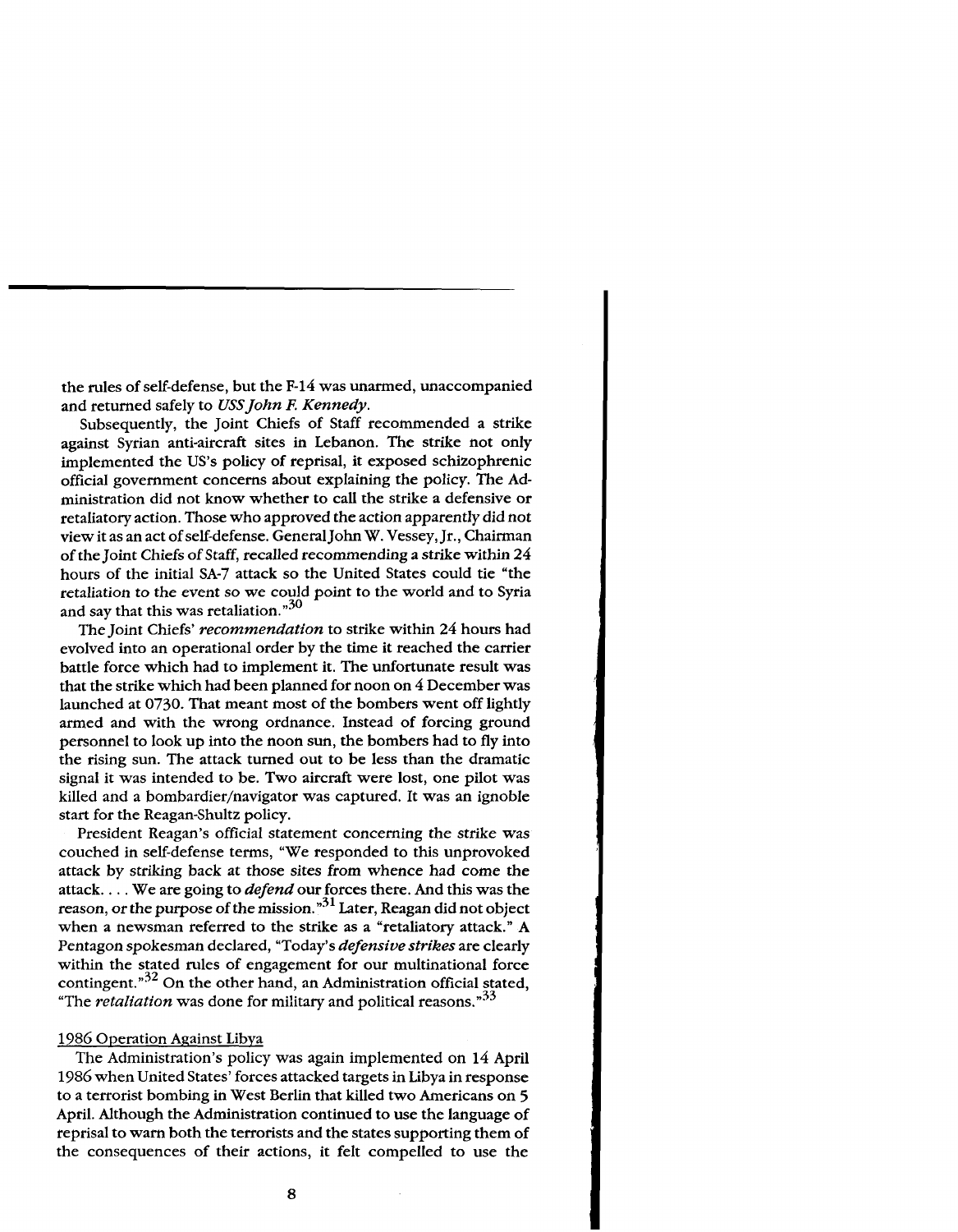language of self-defense when justifying its actions before the United Nations. Secretary Shultz described the Libyan offensive as "an *act of*  self-defense . . . proportionate to the sustained, clear, continuing, and widespread use of terror against Americans."<sup>34</sup>

As with the Lebanese strike, this attack did not meet any of the customary prerequisites for self-defense. The United States based its actions on evidence linking the West Berlin bombing with Libyan officials and repeated Libyan threats to carry out further terrorist acts. As Shultz stated above, it was a combination of *a past pattern of lawlessness and apresumptive expectation of future legal breaches*  upon which the United States based its 'self-defense' claim.

This "pattern and expectation of lawlessness" logic used in justifying the Libyan operation was subsequently used on several occasions against Iran.

## **Operations Against Iran - 4 Cases**

From the beginning of the Iran-Iraq War, the United States declared its intention to keep the Persian Gulf open for international shipping, even if it required the use of force. This so-called "Carter Doctrine" was incrementally instituted by the Reagan Administration beginning with the escort of US-flagged tankers. In response to increased tanker attacks by Iran in 1987, reflagged Kuwaiti tankers were given this protection and mining of international waterways was defined as a hostile act (i.e., an act of war) by the United States. By early 1988, "friendly" forces were added to the growing list of those receiving protection from US forces. The list eventually included any neutral shipping which requested assistance.

#### The *Iran Air* Incident

In the increasingly violent climate of the Gulf, the line between self-defense and reprisal often blurred. The first such obfuscation occurred in September 1987 when the Iranian vessel *Iran Ajr* was caught in the act of laying mines. Although the mines presented no danger to the helicopters witnessing the mining (nor were any surface ships in *immediate* danger), the local task force commander gave the helicopter permission to attack the minelayer in accordance with approved rules of engagement. Twenty-six Iranians were cap tured and three were killed in the attack. The *Iran Ajr* was seized and, a few days later, blown up.

Although justified by the US as an act of self-defense, the attack did not meet the test of immediacy required by self-defense. Arguably, the attack also exceeded the proportionality test since the ship did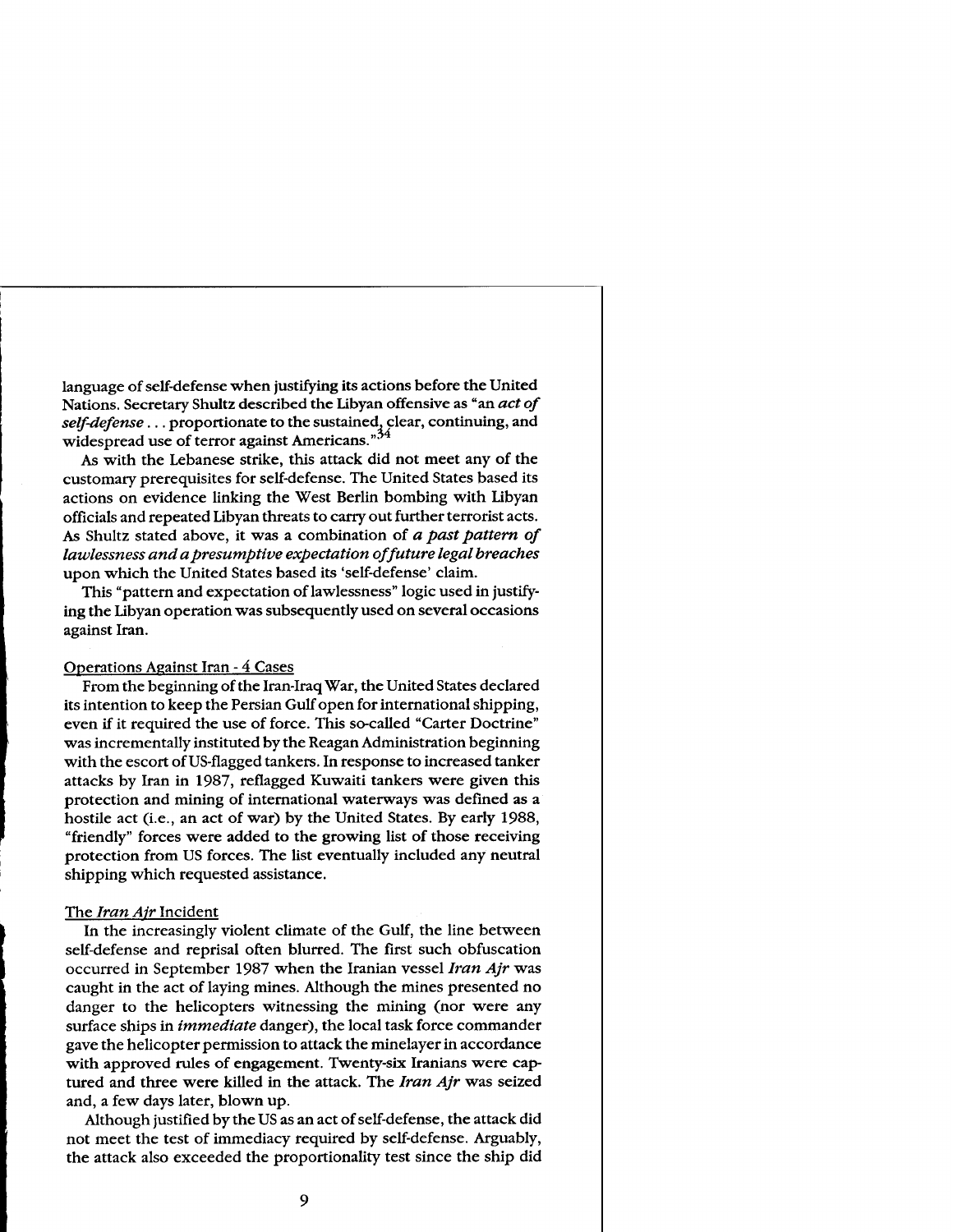not need to be seized and sunk to alleviate any immediate threat. However, the attack did meet the definition and objectives of reprisal. The Iranians were committing a breach of international law, force was used to stop the breach and punish the perpetrators.

#### Speedboat Attacks

Two weeks later, an Iranian speedboat fired on a patrolling US helicopter. The helicopter was not hit and turned away from the threat while calling for assistance. The military helicopters which responded attacked all four Iranian speedboats at the scene, sinking three of them and killing at least two Iranians. A Pentagon spokesman declared, "The helicopter crews fired in self-defense." $35$  Since the helicopter that was attacked had flown out of danger, the subsequent attack was not compelled by an overwhelming necessity of selfdefense. More than anything else, this attack was intended as a signal to the Iranians that they could not attack US forces with impunity. Again, the attack straddled the line between self-defense and self-help.

# Response to the Attack on the *Sea Isle Citv*

A week after the helicopter incident, another reprisal was mounted by US forces in response to an Iranian missile attack on a reflagged Kuwaiti tanker, the *Sea Isle City.* Three days after the attack, the United States shelled two offshore Iranian oil platforms in what Secretary Weinberger called "a measured and appropriate response."<sup>36</sup> When President Reagan announced the attack, he utilized the logic of reprisal but the justification of self-defense. His official statement declared, "It is a prudent yet restrained response to this unlawful use of force against the United States and to numerous violations of the rights of nonbelligerents. It is a lawful exercise of the right of self-defense enshrined in Article 51 of the United Nations Charter and is being so notified to the president of the United Nations Security Council." $37$  Clearly, the response failed to meet the criteria for self-defense. It did, however, use the same "pattern and expectation of lawlessness" logic used in the attack against Libya as well as meeting all other tests of reprisal.

# Response to *USS Samuel* B. *Roberts* Hitting a Mine

The final case of reprisal conducted against Iran was mounted in April 1988 after *USS Samuel* B. *Roberts* struck a recently placed Iranian mine in the Gulf. Four days later, the United States attacked Iranian oil platforms and naval vessels. The inclusion of an Iranian frigate in the attack, along with two oil platforms, was meant to send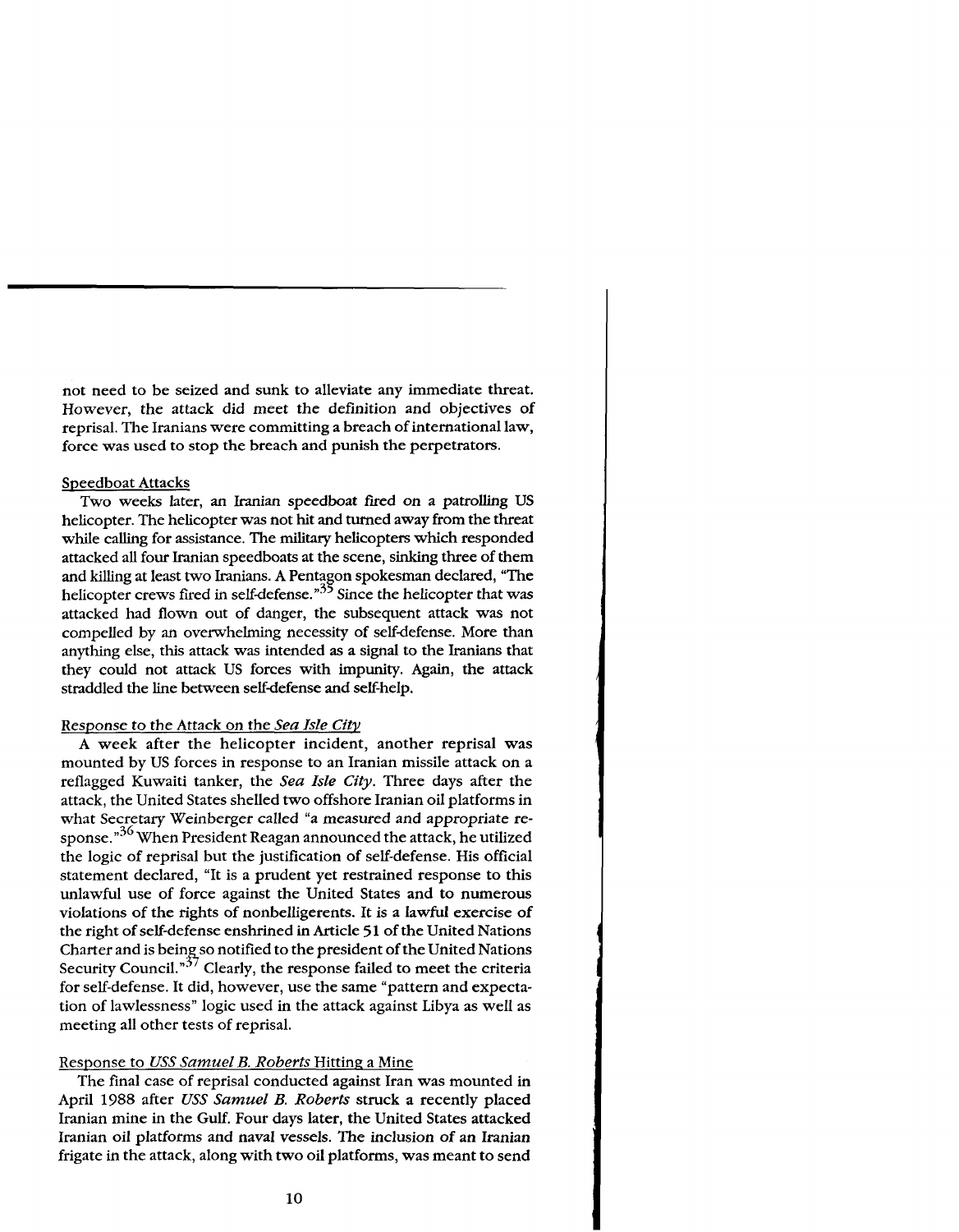a stronger signal of resolve to the Iranian government. During the day of the attack, the fighting exceeded the original limits set by National Command Authority, mainly due to the greater than expected resistance offered by the Iranians. Thus, during the reprisal, legitimate acts of self-defense occurred. Once again the operation was presented in self-defense terms to the United Nations. The United States would have been hard pressed to show a protective rather than punitive purpose for the attacks.

#### Response to the Attempt to Assassinate Former President Bush

On the eve before former President George Bush was to visit Kuwait in mid-April 1993 (his first visit since the Gulf War), a bomb was confiscated which authorities determined was to be used in an assassination attempt. "CIA analysts traveled to the Middle East to collect pieces of Iraqi bombs that they concluded were made by the same individual as the bomb in Kuwait." $^{38}$  They also determined that an Iraqi intelligence officer had recruited suspects in the assassination attempt. The investigation led US authorities eventually to link the plot to the Iraqi intelligence agency headed by Saddam Hussein's son. In response, President Clinton launched **23** cruise missiles on *26* June **1993** against the intelligence agency's headquarters in Baghdad. The headquarters was destroyed but two errant missiles hit nearby houses killing several civilians. In explaining his decision for the attack, President Clinton said, "A firm and commensurate response was essential to protect our sovereignty, to send a message to those who engage in statesponsored terrorism, to deter further violence against our people and to affirm the expectation of civilized behavior among nations.<sup> $39$ </sup> No mention was made of self-defense. At last it seemed the United States was going to delineate a new policy concerning reprisal. But the perception was short-lived. Then-Secretary of Defense, Les Aspin, quickly averred, "This crime was committed against the United States and we elected to respond and to exercise our right of self-defense."<sup>40</sup> Madeleine Albright, US Ambassador to the United Nations followed up by explaining the US had invoked its rights under Article **51** of the **UN** Charter. Only by contorting any known interpretation of selfdefense principles could one reach the conclusion that this operation was something other than retaliation.

# **Establishing the Doctrine of Constraint**

The Reagan-Shultz policy of "proportional responses," especially as used by President Clinton, provides a firm foundation upon which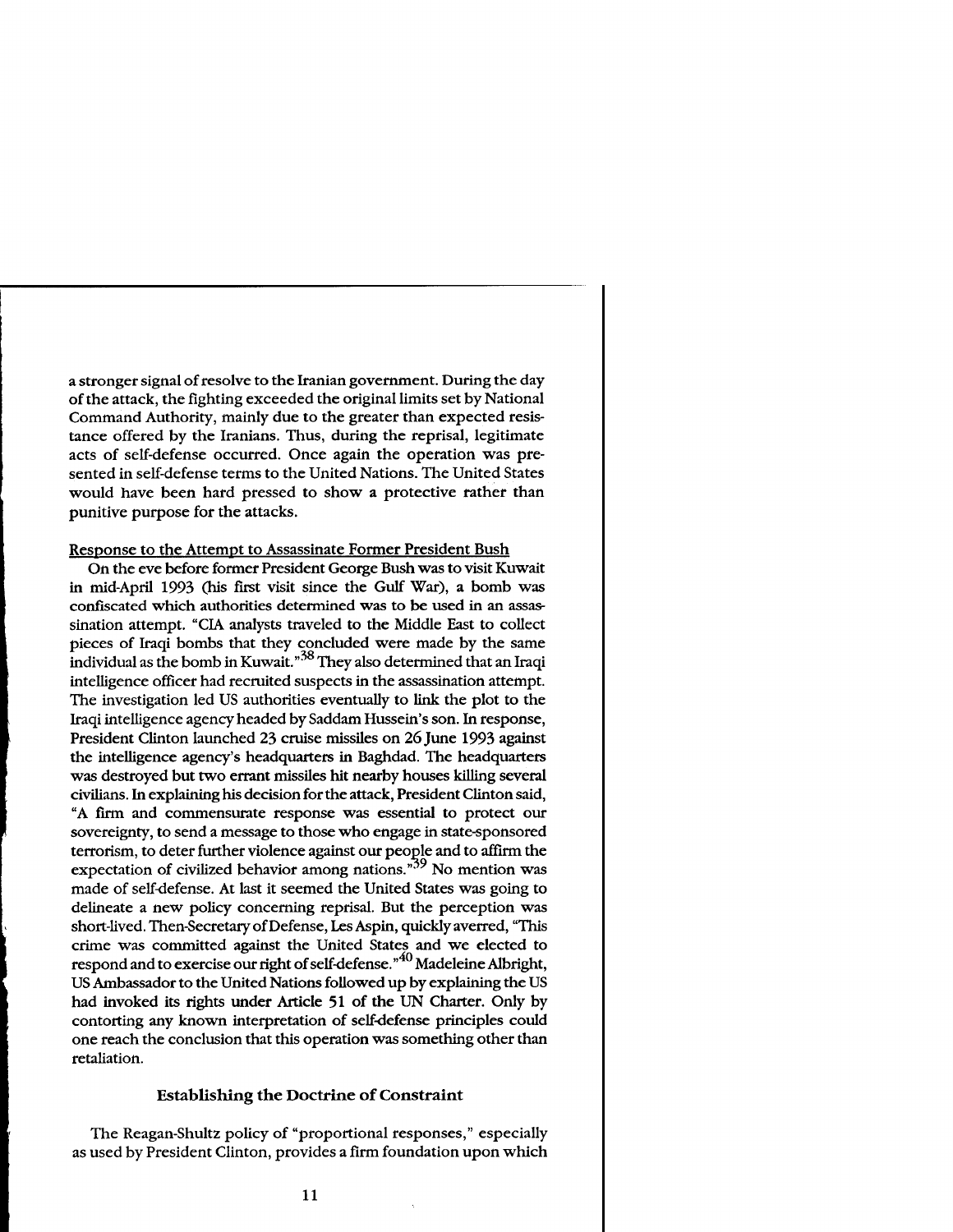the doctrine of constraint can be built. But why change the way things are? There are those who argue that the current US interpretation of international law serves our purposes very well. They say there will always be gray areas and further argue that we will never get assent from the international community for this concept. Such arguments raise a dilemma. If the US continues to adopt this policy unilaterally, US global leadership could be undermined (i.e., how do you maintain moral leadership and simultaneously ignore international law?). Unilateral acceptance by the US also opens the door for others to put similar, but less constrained, policies into practice (like the Israelis have done) resulting in serious international implications. After all, there is a long history of UN renunciation of peacetime reprisals. A special committee study prepared for the American Bar Association's Section of International Law and Practice reported:

**[Tlhere has been a steady erosion of the legal norms governing the use of force in international relations** . . . **and.** . . **this erosion has left national leaders feeling less constrained by these norms than they once were. This, we think, is a dangerous trend. History has shown that the successful use of the military**  instrument has a tendency to become habit forming, yith the right to use armed **force inferred by the victor from the fact of victory.** 

In other words, without a generally accepted doctrine of constraint, exactly the opposite of what the Reagan-Shultz policy of reprisal was intended to accomplish could occur (that is, more – not less - violence). A tightly defined doctrine of constraint will both reestablish international norms and set limits on the use of force that will hopefully break the trend noted above. If such a notion is not adopted, nations, including the United States, will continue to act unilaterally on the edges of the law. As one scholar noted, "Given the dismal fact of contemporary history that international law has largely failed to develop comprehensive standards to deal with terrorism or to take any meaningful action to counter the global terrorist threat, states will be faced increasingly with the necessity to use self-help measures and act unilaterally against the threat of terrorism."<sup>42</sup>

That means naval commanders will continue to face crises which involve them in peacetime reprisals  $-$  and they will do so without the benefit of legal justification. The danger of continuing an incremental increase in the peacetime use of force is obvious. The chorus of people who wanted the Yugoslav and Somali crises to be resolved by force - and resolved as quickly as the Iraq-Kuwait crisis resolved by force – and resolved as quickly as the Iraq-Kuwait crisis<br>- provide ample evidence. To stem the danger of this creeping escalation of violence, as well as to provide legal justification for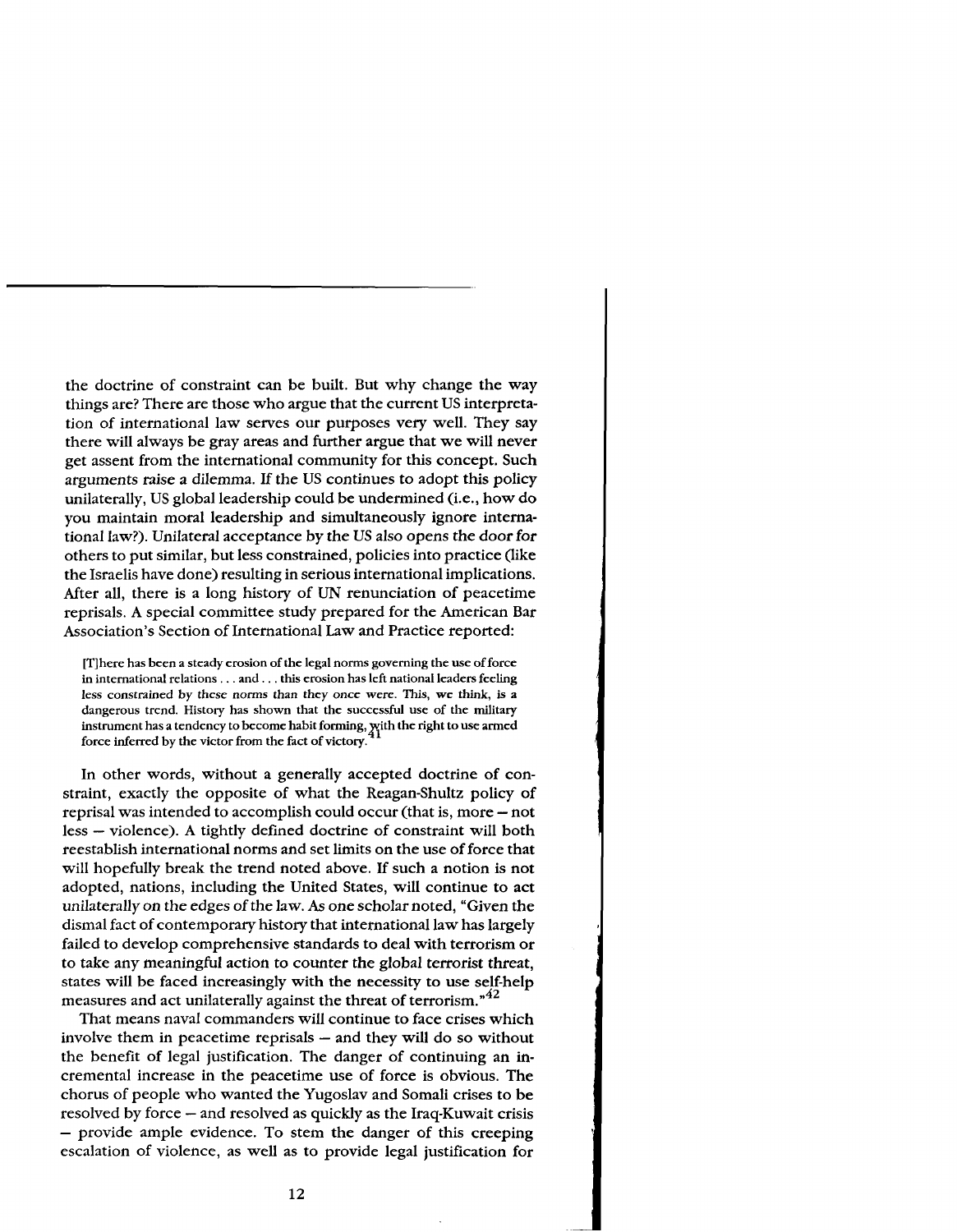dealing with terrorism, a clearly defined doctrine of constraint should be established by the United States and promoted in international organizations such as the United Nations, NATO and World Court.

As has been discussed, there are substantial differences between the recognized justifications for self-defense and those suggested for constraint operations. The latter have at least two distinct differences compared to self-defense acts: 1/ There is no overwhelming and compelling need to act immediately; and **2/** they have both a protective and punitive purpose. Exactly who or what is in need of protection is often loosely defined because, in most instances, constraint operations are meant to preclude future breaches of international law. Thus, the doctrine of constraint can properly be defined as an active defensive measure which could be accepted under a broad interpretation of Article 51 of the UN Charter. Nevertheless, since reprisals have historically been used by powerful states against weaker ones, obtaining formal United Nations General Assembly approval is problematic if not hopeless. At a minimum, therefore, the United States should clearly state its policy, calling it by name, detailing the circumstances and limitations surrounding its applicability, and state that the US expects other nations to adhere to the same standards it has established for itself.

By establishing the doctrine of constraint as an international concept, nations will have a much clearer standard by which their actions can be judged. For military commanders, legalization of constraint operations will remove ethical, moral or intellectual dilemmas which might be faced in planning and executing retaliatory operations. I have stressed the term *doctrine of constraint* because I believe that it more accurately reflects the extremely limited scenarios in which it is applicable. The justification for constraint operations can only be found in the "pattern and expectation of lawlessness" logic used by the United States during operations against Libya and Iran. The following tests must therefore be satisfied:

- > a past pattern of lawlessness must be established;
- > peaceful means of redress must have been unsuccessful;
- $\bullet$  evidence indicating the likelihood of future breaches of international law must be shown;
- > the reprisal must be reasonably proportionate to the *anticipated* wrong (customary reprisal requires force proportionate to the *initial* wrong).
- $\bullet$  the reprisal must be against legitimate military (or terrorist) targets;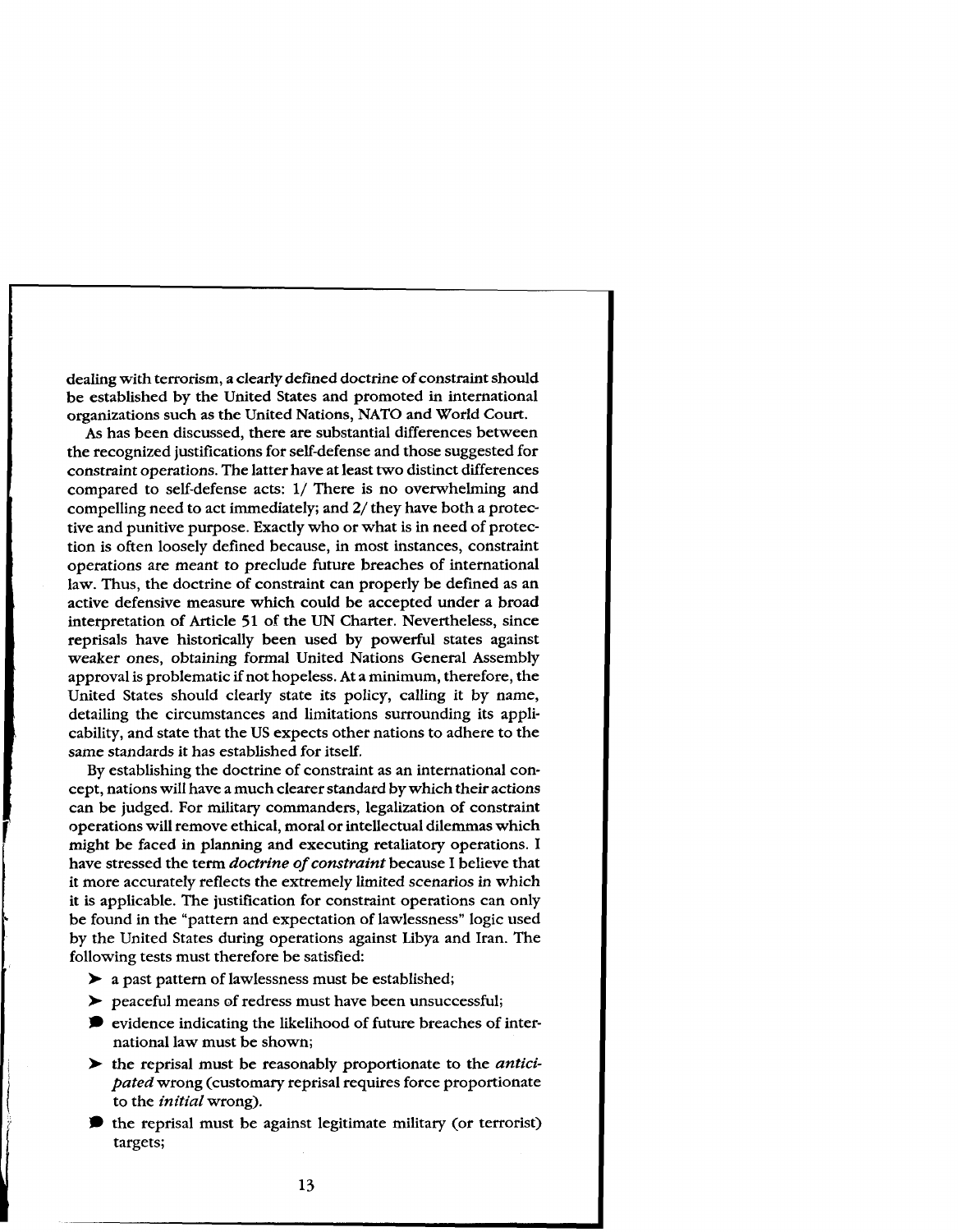reprisal attacks against civilians in any form are strictly forbidden.

The desired objectives of the doctrine of constraint remain essentially the same as for traditional reprisal. Many people believe that reprisal merely encompasses the concept of "an eye for an eye" but that is simply not true. Traditional "retaliatory acts are designed: (1) to enforce obedience to international law by discouraging further illegal conduct; (2) to compel a change in policy by the delinquent state; and **(3)** to force a settlement of **a** dispute with the delinquent states whose actions breached international law. $\frac{1}{43}$  These remain legitimate goals of constraint operations. The differences between traditional reprisal and the doctrine of constraint arise primarily between the severity or proportionality of the methods used to accomplish these objectives. Arguably, none of the reprisals conducted by the United States since 1980 have (or could have) actually enforced, compelled, or forced anything by themselves. They were deliberately limited in their nature and were meant to signal resolve more than to coerce compliance. They inherently embraced the threat of greater violence should limited suasion fail (i.e., they included the threat of traditional reprisal). The GulfWar demonstrated the difficulties of "enforcing obedience" to international law. Even after absorbing a terrible pounding by coalition forces, Iraq resisted UN measures at every turn. Therefore, when defining the objectives of the doctrine of constraint, less bellicose language is more appropriate. Instead of "enforcing obedience," constraint operations would "encourage observance." Instead of "compelling change," constraint operations would "provide an impetus for change." Instead of "forcing a settlement," constraint operations would "promote a settlement."

If the tenets of the doctrine of constraint are not recognized, the line between self-defense and aggression will continue to blur. The idea of proportionality is already beginning to erode. Spurred by the growing public expectation of quick, low-casualty, televised warfare, the concept of "decisive force" is creeping into discussions and planning even for military actions intended to signal resolve rather than defeat an adversary. Recent military success has also fostered an unhealthy impatience for giving instruments of policy, other than the military, time to work. One scholar insists, "If the United States accepted proportionate reprisals as an acceptable, legitimate form of self-help, it would be unnecessary to stretch the meaning of selfdefense, especially by alluding to some future, ill-defined, potential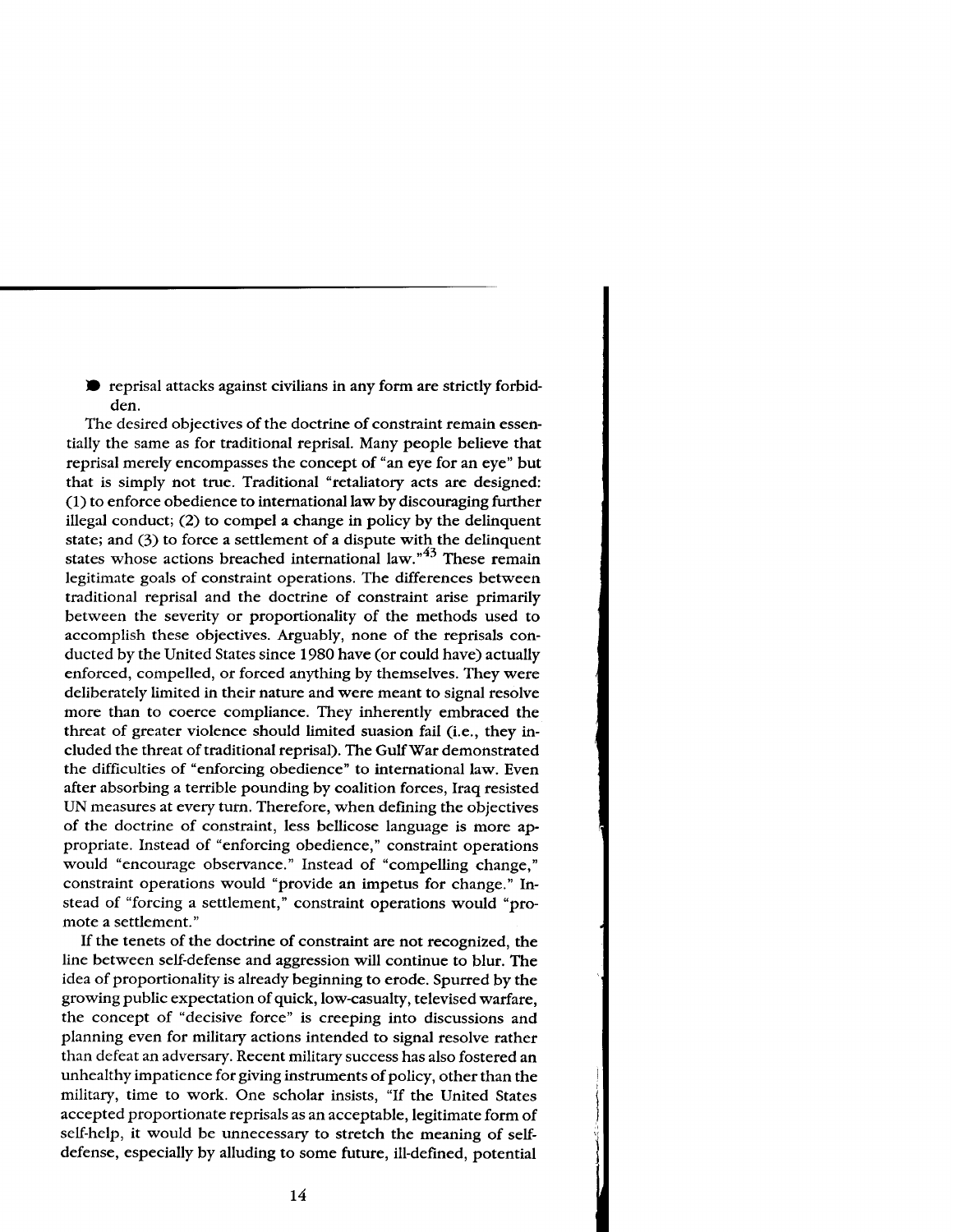acts of terrorism which may prove exceedingly difficult to link to state support."<sup>44</sup> He's right and doing so would make retaliation too easy. That is exactly why I believe it *is* important to have a "pattern and expectation of lawlessness" linkage to justify constraint operations. It shouldn't be easy.

# **Legal Considerations**

Following the attack on Libya in 1986, forty individuals who were wounded during the attack, along with the estates of fifteen deceased victims, brought suit against the United States and other defendants in federal district court in Washington, DC. Among the defendants were Ronald Reagan, Caspar Weinberger and various generals and admirals. The suit alleged that the defendants had committed war crimes which resulted in the deaths and injuries to the plaintiffs.<sup>45</sup> \ Although the suit was dismissed by both the federal district court and the Court of Appeals for the District of Columbia, a study of these decisions should offer scant comfort to military commanders.

The case was dismissed on the grounds that the defendants had sovereign immunity under the Federal Tort Claims Act. $^{46}$  However, only a strained interpretation of the Act allowed the courts to reach that conclusion. "The Act contains sovereign immunity exceptions for acts of the United States officials that involve the exercise of discretion, that arise from combatant activities in time of war, and that arise in a foreign country. 28 U.S.C. **Q** 2680(a), (j) and (k). Arguably, the claimed negligence negates the discretion exception, the fact that the United States was not at war with Libya negates the wartime exception, and the fact that the decisions were made in the United States and that only their operative effect occurred abroad negates the foreign-country exception."<sup>47</sup>

Dismissal of the case may have had as much to do with politics as it did with law. Counsel for the plaintiffs were Ramsey Clark and Lawrence W. Schilling. Clark's liberal politics have enraged more than one conservative and his penchant for getting headlines is well known. On the other side of the circuit court bench sat Judges James Buckley, Douglas Ginsburg and David Sentelle, all Reagan appointees, and Reagan was being accused of war crimes. Buckley, in particular, is politically about as far right as Clark is far left. Not only did Judge Buckley and his colleagues dismiss the suit, they imposed sanctions against Clark and Schilling for initiating a frivolous lawsuit.

By turning the political tables, a very different outcome is not too difficult to imagine. Judges sympathetic to Clark's liberal leanings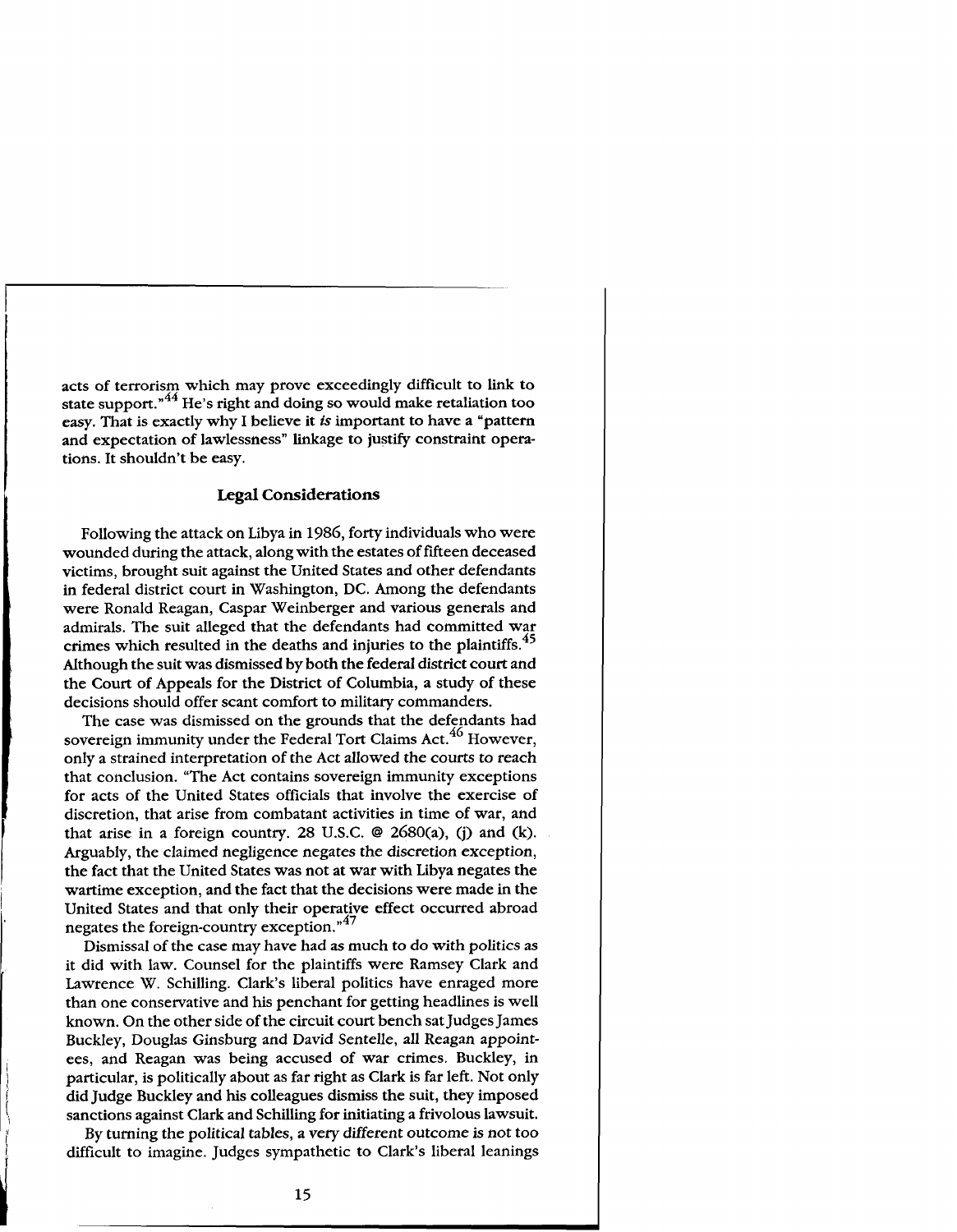could have allowed the points of law to be argued on their merit. The possibility of liberal judiciary is not out of the question. After all, President Johnson thought Ramsey Clark sufficiently knowledgeable to appoint him Attorney General. Where would a successful lawsuit have left military commanders subsequently asked to carry out retaliatory strikes?

Were the district and circuit courts correct? Did the case honestly offer "no hope whatsoever of success"? As the bulk of this paper has demonstrated, domestic law is only a piece of puzzle and not the most important piece. The purpose of the Clark lawsuit was to demonstrate that war crimes had been committed since "traditional tort doctrine allows for the recovery of damages for harm inflicted in violation of criminal law."<sup>48</sup> More important questions concern whether or not those engaging in retaliatory acts can be charged with crimes under existing international law.

Ramsey Clark's assertion that such acts constitute war crimes is certainly arguable. "Under Article 6(a) of the Charter of the International Military Tribunal at Nuremberg, Agreement for the Prosecution and Punishment of the Major War Criminals of the European Axis, Aug. 8, 1945,59 Stat. 15443 Bevans 1238,82 **UNTS** 279, the term 'war crime' is defined to include 'murder'; Article 6(c) defines the term 'crime against humanity' to include 'murder, extermination, enslavement, deportation, and other inhumane acts committed against any civilian population."<sup>49</sup> These are certainly not the first civilian casualties incurred during military operations that have not been viewed as war crimes. For example, the Libya bombing in no way compares to **RAF**  Bomber Command's policy of area bombing during World War **11.** While that policy remains controversial (morally, ethically and strategically), neither its primary proponent, Air Chief Marshal Sir Arthur "Bomber" Harris, nor the airmen who implemented area bombing were seriously considered war criminals. **<sup>50</sup>**

Nevertheless, the Nuremberg trials did underscore that military commanders have few, if any, defenses for carrying out illegal acts. Certainly the defense of sovereign immunity is not available under international law. Neither the Nuremberg trials nor the Far East trials could have proceeded had such a defense been available. The principle of holding military commanders responsible for implementing illegal orders has a long history in United States law. In 1804, the Supreme Court held "that a captain of a U.S. warship acting under the President's orders could be held personally liable in trespass for seizing a neutral vessel on the high seas. Chief Justice Marshall, for a unanimous court, held that the commander of a ship of war, in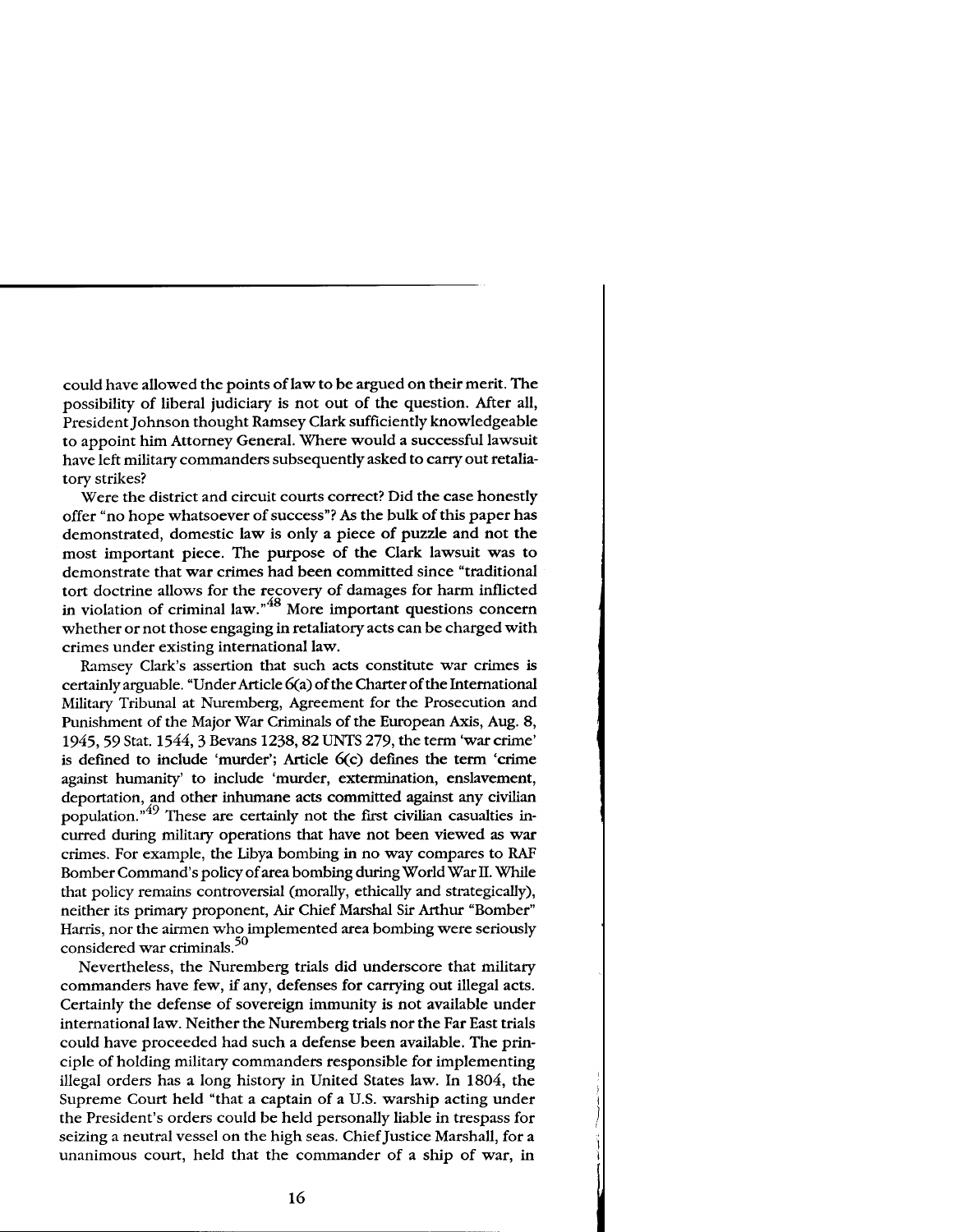obeying instructions from the President of the United States, acts at his peril."<sup>51</sup>

The point of this lengthy discussion is that reprisal and retaliation have a legitimate place in an increasingly violent world but that the current canon of law fails to recognize it. This predicament unnecessarily leaves military commanders in an awkward and compromising position. Steps should be taken to correct the situation.

#### **Conclusion**

Since naval forces continue to be the tip of the sword in crisis response, pushing for clarification of legitimate uses of force in scenarios short of war is in the Navy's and Marine Corps' best interests. Men and women of arms should not have to hide behind legal facades if their actions serve legitimate and ethical purposes. The public demands and deserves people of integrity serving and protecting them. It cannot reasonably be argued that skirting the law instills confidence in either the public or the military. Yet, skirting the law is exactly what happens when policymakers resort to semantical arguments in the international arena in order to justify military operations. Justifiable and reasonable military actions should stand on their own merits as well as on firm legal ground. The case studies show that the US has established the foundation for a new custom. That custom should now be placed under a new title and its limits carefully defined. It is not only time to call a duck a duck, it is time to get our ducks in a row. As Shakespeare wrote, "0, it is excellent to have a giant's strength; but it is tyrannous to use it like a giant."<sup>52</sup>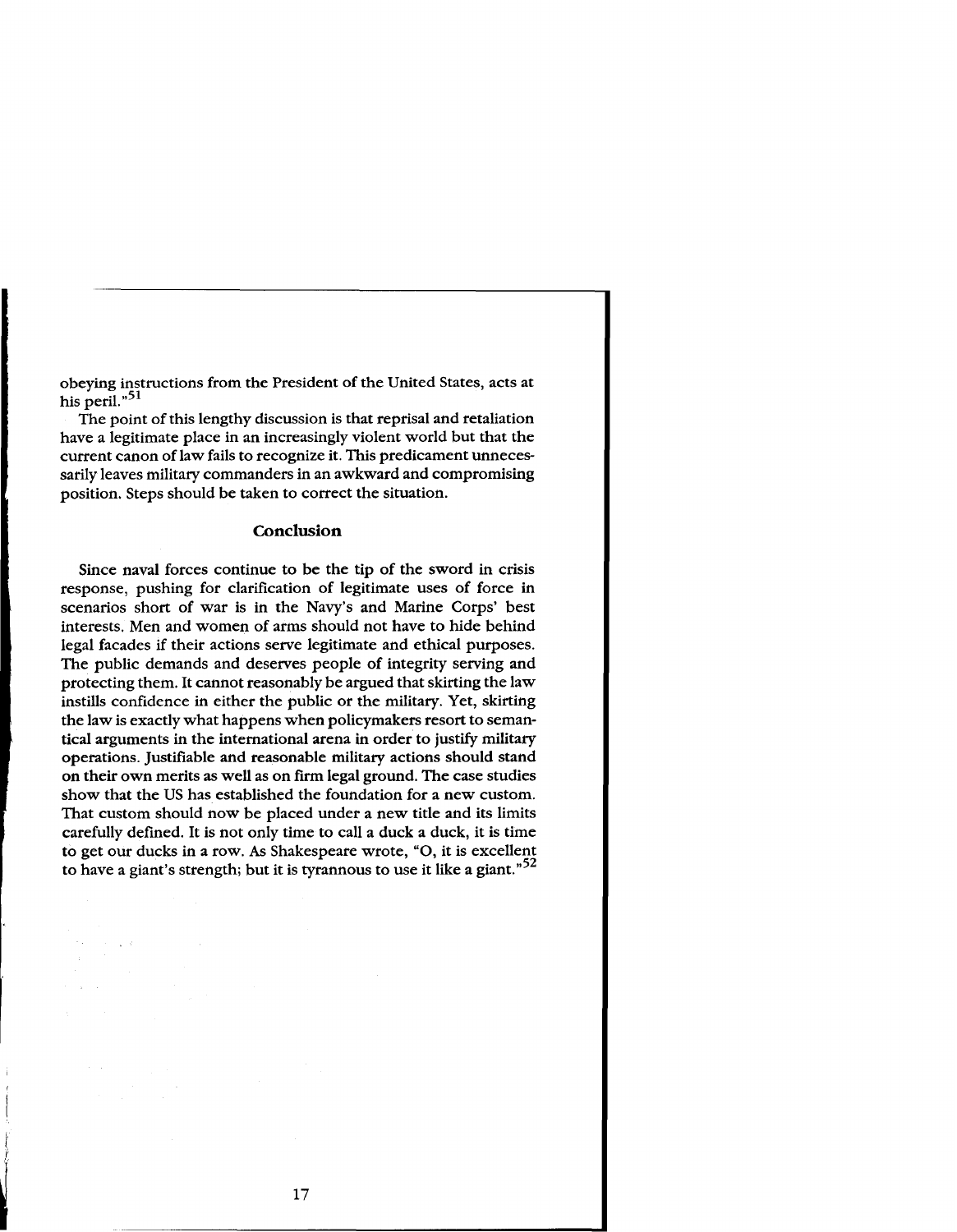#### **Endnotes**

1. Burleigh Cushing Rodick, *The Doctrine of Necessity in International Law* (1928).

2. *Webster's* **N** *New Riverside University Dictionary* (Boston: The Riverside Publishing Co., 1988), p. 303.

3. Barry Blechman and Stephan Kaplan, *Force Without War: US. Armed Forces as a PoliticalInstrument* (Washington, D.C.: Brookings Institution, 1978); and Adam B. Siegel, *me Use of Naval Forces in the Post-War Era: US. Navy and US. Marine Corps Crisis Response Activity, 19461990* (Alexandria: Center for Naval Analyses, 1991).

4. Colin L. Powell, *National Military Strategy, 1992* (Washington, D.C., 1992), p. 16 (emphasis added).

5. Sean O'Keefe, et. al., . . . *From the Sea: F'reparing the Naval Service for the 21st Centuq* (Department of the Navy, September 1992), p. 9 (emphasis added).

6. Legal liability is not just **an** international concern but a domestic one, as well. As discussed later **in** the paper, both the Federal Tort Claims Act and the Foreign Claims Act contain sections pertinent to the Services carrying out retaliatory strikes.

7. James D. Watkins, "The Maritime Strategy," USNI *Proceedings,* Special Supplement, January 1986, p. 8.

8. Past US policy has placed a premium on America's ability to bring moral suasion, as well as military might, to the international arena. Moral suasion is most at risk if the US is viewed as operating outside international law.

9. As a non-lawyer, I freely admit not knowing all the subtleties of the law.

10. W. Thomas Mallison, "Aggression or Self-Defense in Lebanon in 1982?" *American Society of lnternational Law Proceedings,* Volume 77, 1983, p. 176.

11. Bruce Harlow, "The Legal Use of Force - Short of War," USNI *Proceedings,*  Volume 92, Number 11, November 1966, p. 94.

12. Gregory F. Intoccia, "American Bombing of Libya: **An** International Legal Analysis," *Case Western Reserve Journal of International Law,* Volume 19, Spring 1987, p. 201.

13 Mallison, op. cit.; J. Ashley Roach, "Rules of Engagement," *Naval War College Review,* Volume 36, Number 1, January-February 1983; J.A. McCredie, "The April 14, 1986, Bombing of Libya: Act of Self-Defense or Reprisal?" *Case Western Reserve Journal of International Law,* Volume 19, Spring 1987, pp. 215-242; Christopher Greenwood, "International Law and the United States' Air Operation Against Libya," *West Virginia Law Review,* Volume 89, Summer 1987, pp. 933-960; Guy B. Roberts, "Self-Help In Combatting State-Sponsored Terrorism: Self-Defense and Peacetime Reprisals," *Case Western Reserve Journal* **of** *International Law,* Volume 19, Spring 1987, pp. 243-293; Intoccia, op. cit.; RJ. Zedalis, "Preliminary Thoughts on Some Unresolved Questions Involving the Law of Anticipatory Self-Defense," *Case Western Reserve Journal of ZnternationalLaw,* Volume 19, Spring 1987, pp. 129-175. For an opposing view, see Istvan Pogany, "Nuclear Weapons and Self-Defense in International Law," *Connecticut Journal of International Law*, Fall 1986, pp. 97-119.

14. Caspar Weinberger, *A Report to Congress on Security Arrangements in the*  Persian Gulf, 15 June 1987, p. iii (emphasis added).

15. Harlow, op. cit., p. 94 (emphasis added).

16. Ibid., p. 92.

17. Michael T. Kaufman, "Amin Prohibits Exit by 200 Americans; Bids Them Meet Him," *The New York Times,* 28 February 1977, p. Al; and "Uganda Invites U.S. to Send Observers for Amin's Meeting," *The New York Times,* 28 February 1977, p. Al. Author was on board Enterprise at the time.

18. Roberts, op. cit., pp. 279-280.

19. D.W. Bowett, Self-Defence in International Law (Manchester: Manchester University Press, 1958), p. 14. There is a school of thought which believes that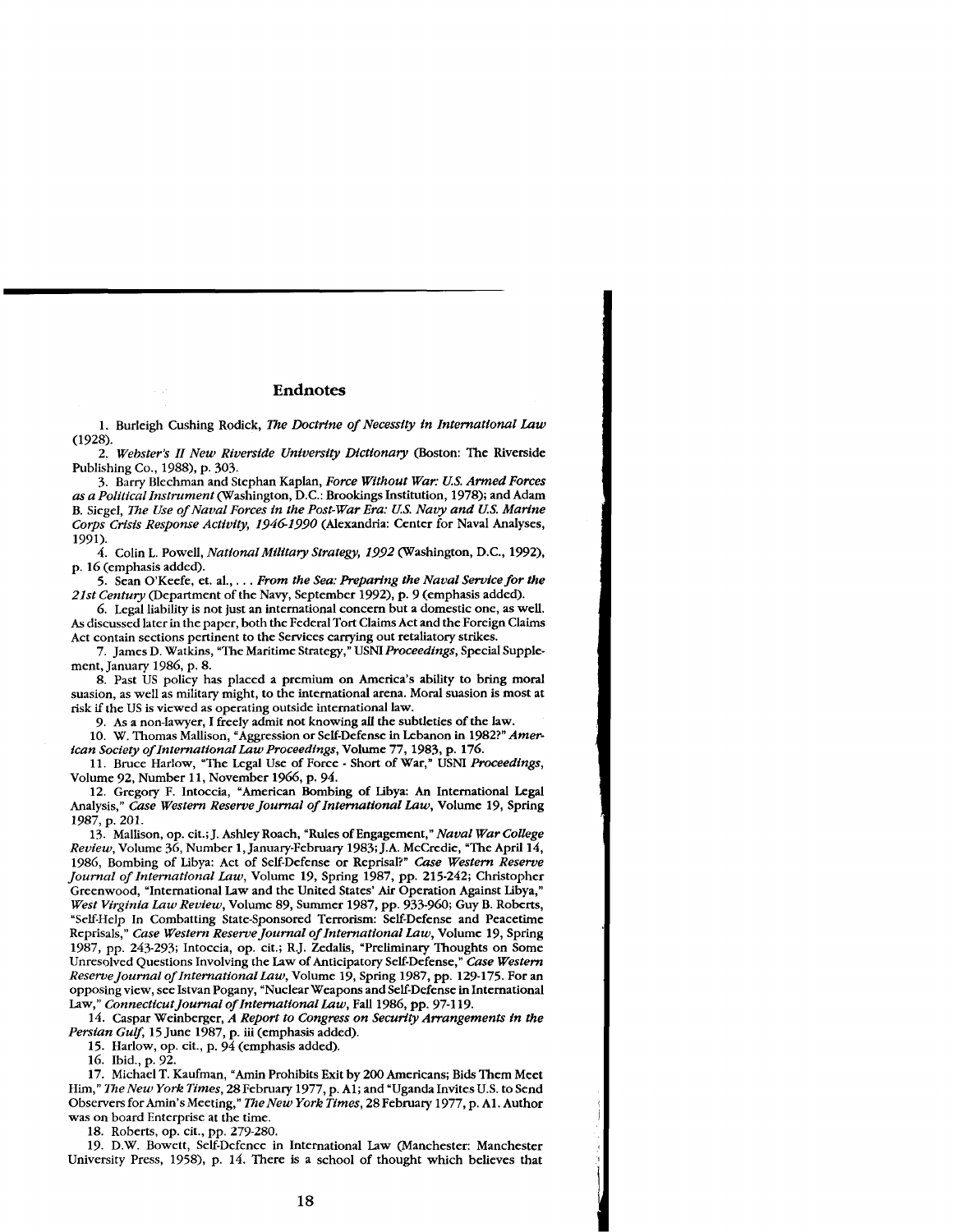intervention for humanitarian purposes may not only **be** legal but morally essential. See Harlow, op. cit., p. 93. See also Thomas G. Weiss, "On the Brink of a New Era? Humanitarian Interventions, 1991-94"; Dorinda Dallmeyer, "National Perspectives on International Intervention"; and Stephen John Stedman, **"UN** Intervention in Civil Wars: Imperatives of Choice and Strategy," in Donald C.F. Daniel and Bradd C. Hayes, eds., *Beyond Traditional Peacekeeping* (London: The Macmillan Press Ltd., 1995).

20. Colonel Richard L. Fuller, "The American Victory in Grenada," *St. Louis Post-Dispatch,* 23 November 1988.

21. McCredie, op. cit., p. 228 (paraphrase of I. Brownlie, *International Law and the Use of Force by States* (1963), pp. 432433).

22. Wallace F. Warriner, *The Unilateral Use of Coercion Under International Law,* thesis dissertation, The National Law Center, George Washington University, 20 September 1986, pp. 26 & 39. Article 2(4) states, "All members shall refrain in their international relations from the threat or use of force against the territorial integrity or political independence of any state, or in any other manner inconsistent with the purposes of the United Nations."

23. Ibid., p. 41.

24. D.W. Bowett, "Reprisals Involving Recourse to Armed Force." 66 American *Journal of International Law,* 1,3.

25. Richard Halloran. "Swift U.S. Retribution for Terrorists Called Doubtful." *The New York Times,* 3 February 1981, p. B13 (emphasis added).

26. Roberts, op. cit., p. 248 (emphasis added).

27. David C. Martin & John Walcott, *Best Laid Plans: The Inside Story of America's War Against Terrorism (New York: Harper & Row, 1988), p. 133.* 

28. Ibid., p. 134.

29. Ibid., p. 134.

30. Ibid., p. 141.

31. "Transcript of the President's News Session," *The New York Times,* 5 December 1983, p. A10 (emphasis added).

32. Thomas L. Friedman, "Bombers Hit Lebanon, Syrians Down 2," *The New York Times,* 5 December 1983, p. A10 (emphasis added).

33. Steven R. Weisman, "The U.S. Denies Beirut Attacks Are Meant to Broaden Role," *The New York Times,* 5 December 1983, p. A10 (emphasis added).

34. Roberts, op. cit., p. 287 (emphasis added).

35. John H. Cushman, Jr., "U.S. Says Copters Answering Shots," *The New York Times,* 9 October 1987, p. Al.

36. Caspar Weinberger, "Weinberger Statement on U.S. Attack in Gulf," *The New York Times, 20 October 1987, p. A11.* 

- 37. "Text of Reagan Statement," *ZnternationalHerald Tribune,* 20 October 1987, p. 7.
- 38. R. Jeffrey Smith, "Iraqi Officer Recruited Suspects In Plot Against Bush, U.S. Says," *Washington Post,* 1 July 1993, p. 18.
- 39. Samuel Francis, "Defense lesson," *Washington Times,* 2 July 1993, p. F-1. 40. Ibid.

41. Roberts, op. cit., p. 246.

42. Ibid., p. 246.

43. Ibid., p. 281.

44. Roberts, op. cit., p. 288.

45. Saltany v. Reagan, 702 F. Supp. 319 (D.D.C. 1988) and Saltany v. Reagan, 886 F.@d 438 (D.C. Cir. 1989).

: 46. 28 U.S.C. @ 134G(b) (1982). The plaintiffs also invoked the Foreign Claims Act, <sup>I</sup>10 U.S.C. @ 2734. The Act's regulations require the services to "pay claims arising from accident or malfunction of aircraft operations, including airborne ordnance, occurring while preparing for, going to, or returning from a combat mission." 32 C.F.R. @ 842.64(m). See Anthony D'Amato, "The Imposition of Attorney Sanctions for Claims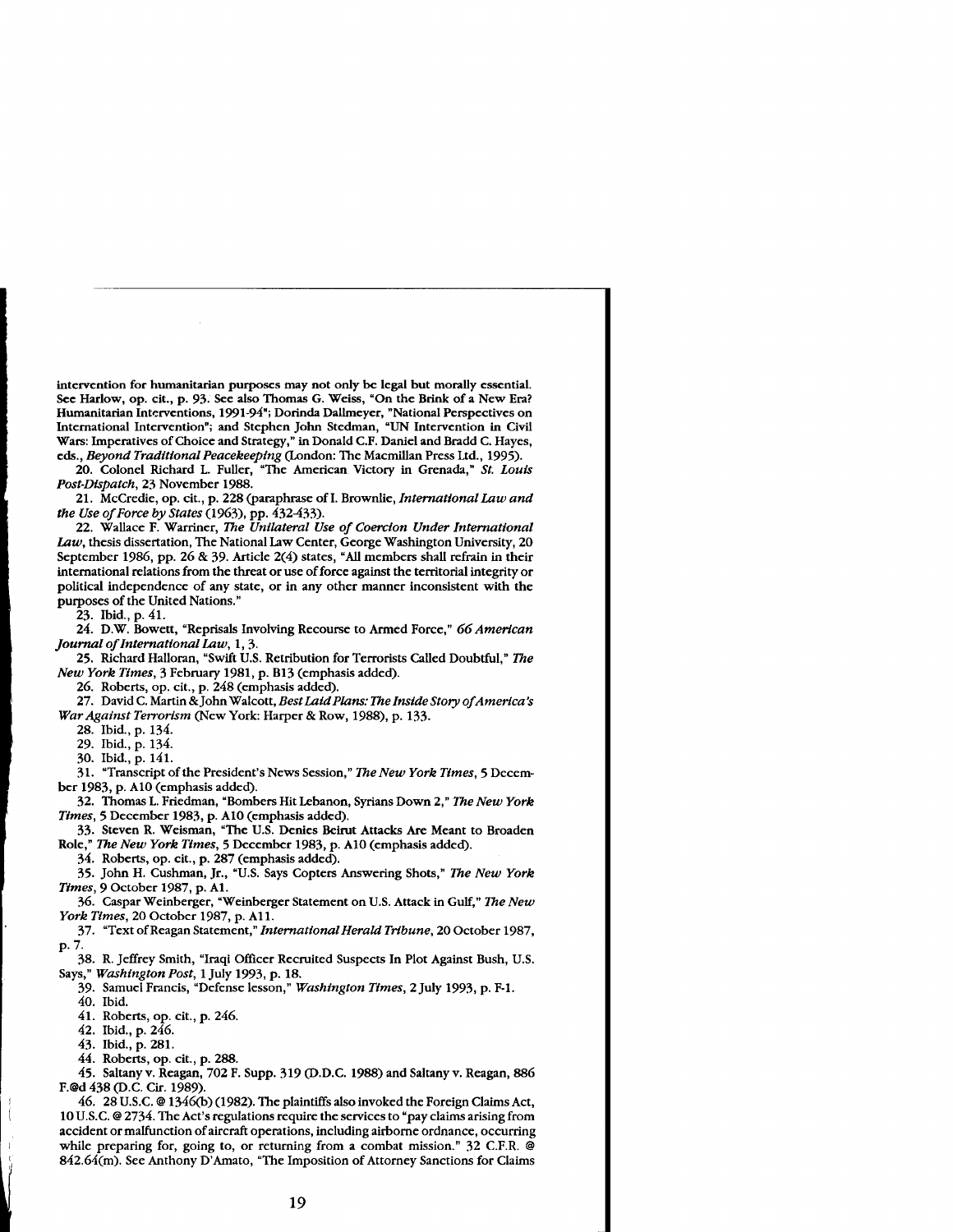**Arising From the** US. **Air Raid on Libya,"** *The American Journal International* **taw, Volume** *84,* **July** *1990,* **p.** *706,* **n. 3.** 

*47.* **Ibid.** 

*48.* **Ibid., n.** *1* **1.** 

*49.* **Ibid., n.** *10.* 

60. The fact that winners aren't tried for war crimes is one of the "spoils of war" **that encourages unethical military behavior.** 

*51.* **Ibid., p.** *709.* 

*52.* **William Shakespeare,** *Measure* **for** *Measure,* **Act ii, Scene 2.**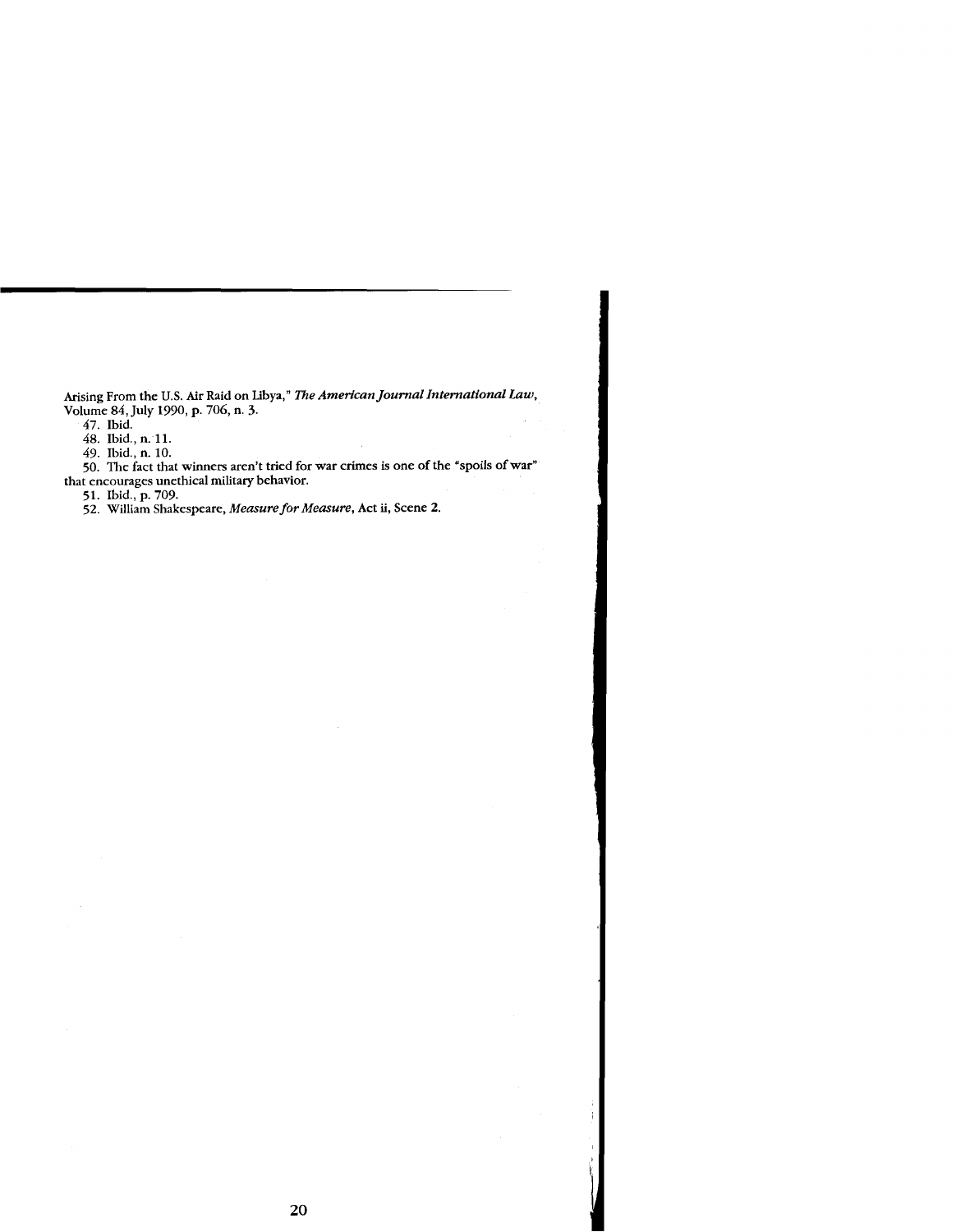# **Bibliography**

- Blechman, Barry, and Kaplan, Stephen, Force Without War: U.S. Armed Forces as a Political Instrument (Washington, D.C.: Brookings Institution, 1978)
- Bowett, D. W., Self-Defence in International Law (Manchester: Manchester University Press, 1958)
- Bowett, D. W., "Reprisals Involving Recourse to Armed Force," 66 American Journal of International Law, 1, 3
- Cushman, John H., Jr., "U.S. Says Copters Answering Shots," The New York Times, 9 October 1987
- D'Amato, Anthony, "The Imposition of Attorney Sanctions for Claims Arising From the U.S. Air Raid on Libya," The American Journal International Law, Volume 84, July 1990
- Dallmeyer, Dorinda, "National Perspectives on International Intervention," in Donald C.F. Daniel and Bradd C. Hayes, eds., Beyond Traditional Peacekeeping (London: The Macmillan Press Ltd., 1995).

Francis, Samuel, "Defense lesson," Washington Times, 2 July 1993

- Friedman, Thomas L., "Bombers Hit Lebanon, Syrians Down 2," The New York Times, 3 February 1981
- Fuller, Richard L., "The American Victory in Grenada," St. Louis Post-Dispatch, 23 November 1988
- Greenwood, Christopher, "International Law and the United States' Air Operation Against Libya," West Virginia Law Review, Volume 89, Summer 1987
- Halloran, Richard, "Swift U.S. Retribution for Terrorists Called Doubtful," The New York Times, 3 February 1981
- Harlow, Bruce, "The Legal Use of Force Short of War," USNI Proceedings, Volume 92, Number 11, November 1966
- Intoccia, Gregory F., "American Bombing of Libya: An International Legal Analysis," Case Western Reserve Journal of International Law, Volume 19, Spring 1987
- Kaufman, Michael T., "Amin Prohibits Exit by 200 Americans; Bids Them Meet Him," The New York Times, 26 February 1977
- Mallison, W. Thomas, "Aggression or Self-Defense in Lebanon in 1982?" American Society of International Law Proceedings, Volume 77, 1983
- Martin, David C., and Walcott, John, Best Laid Plans: The Inside Story of America's War Against Terrorism (New York: Harper & Row, 1988)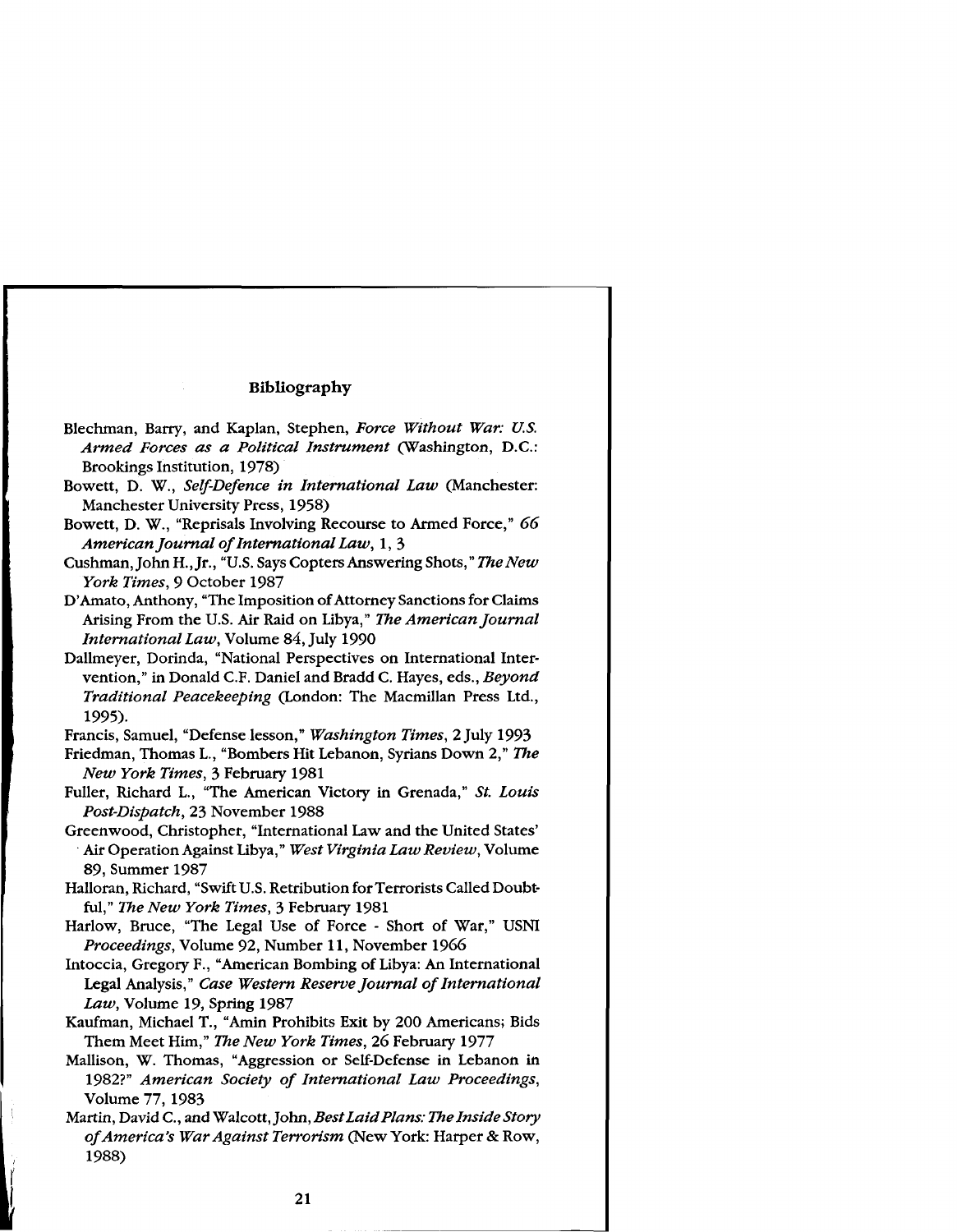- McCredie, J. A., "The April 14, 1986, Bombing of Libya: Act of Self-Defense or Reprisal?" *Case Western Reserve Journal of International Law,* Volume 19, Spring 1987
- O'Keefe, Sean; Kelso, Frank B., Jr.; and Mundy, C.E., Jr., . . . *From the Sea: Preparing the Naval Service for the 21st Century*  (Washington: Department of the Navy, September 1992)
- Pogany, Istvan, "Nuclear Weapons and Self-Defense in International Law," *Connecticut Journal of International Law,* Fall 1986
- Powell, Colin L., *The National Military Strategy, 1992* (Washington: Department of Defense, 1992)
- Reagan, Ronald, "Text of Reagan Statement," *International Herald Tribune,* 20 October 1987
- Roach, Ronald, "Rules of Engagement," *Naval War College Review,*  Volume 36, Number 1, January-February 1983.
- Roberts, Guy B., "Self-Help in Combatting State-Sponsored Terrorism: Self-Defense and Peacetime Reprisals," *Case Western Reserve Journal of International Law,* Volume 19, Spring 1987
- Siegel, Adam B., *The Use of Naval Forces in the Post-War Era: US. Navy and US. Marine Corps Crisis Response Activity, 1946-1990*  (Alexandria: Center for Naval Analyses, February 1991)
- Smith, R. Jeffrey, "Iraqi Officer Recruited Suspects In Plot Against Bush, US. Says," *Washington Post,* 1 July 1993
- Stedman, Stephen John, "UN Intervention in Civil Wars: Imperatives of Choice and Strategy," in Donald C.F. Daniel and Bradd C. Hayes, eds., *Beyond Traditional Peacekeeping* (London: The Macmillan Press Ltd., 1995).
- Warriner, Wallace F., *The Unilateral Use of Coercion Under International Law,* thesis dissertation, The National Law Center, George Washington University, 20 September 1986
- Watkins, James D., "The Maritime Strategy," USNI *Proceedings,*  Special Supplement, January 1986
- Weinberger, Caspar, *A Report to Congress on Security Arrangements in the Persian Gulf* (Washington: Government Printing Office, 15 June 1987)
- Weinberger, Caspar, "Weinberger Statement on U.S. Attack in Gulf," *The New York Times,* 20 October 1987
- Weisman, Steven R., "U.S. Denies Beirut Attacks Are Meant to Broaden Role," *The New York Times, 5* December 1983
- Weiss, Thomas G., "On the Brink of a New Era? Humanitarian Interventions, 1991-94," in Donald C.F. Daniel and Bradd C. Hayes, eds., *Beyond Traditional Peacekeeping* (London: The Macmillan Press Ltd., 1995).